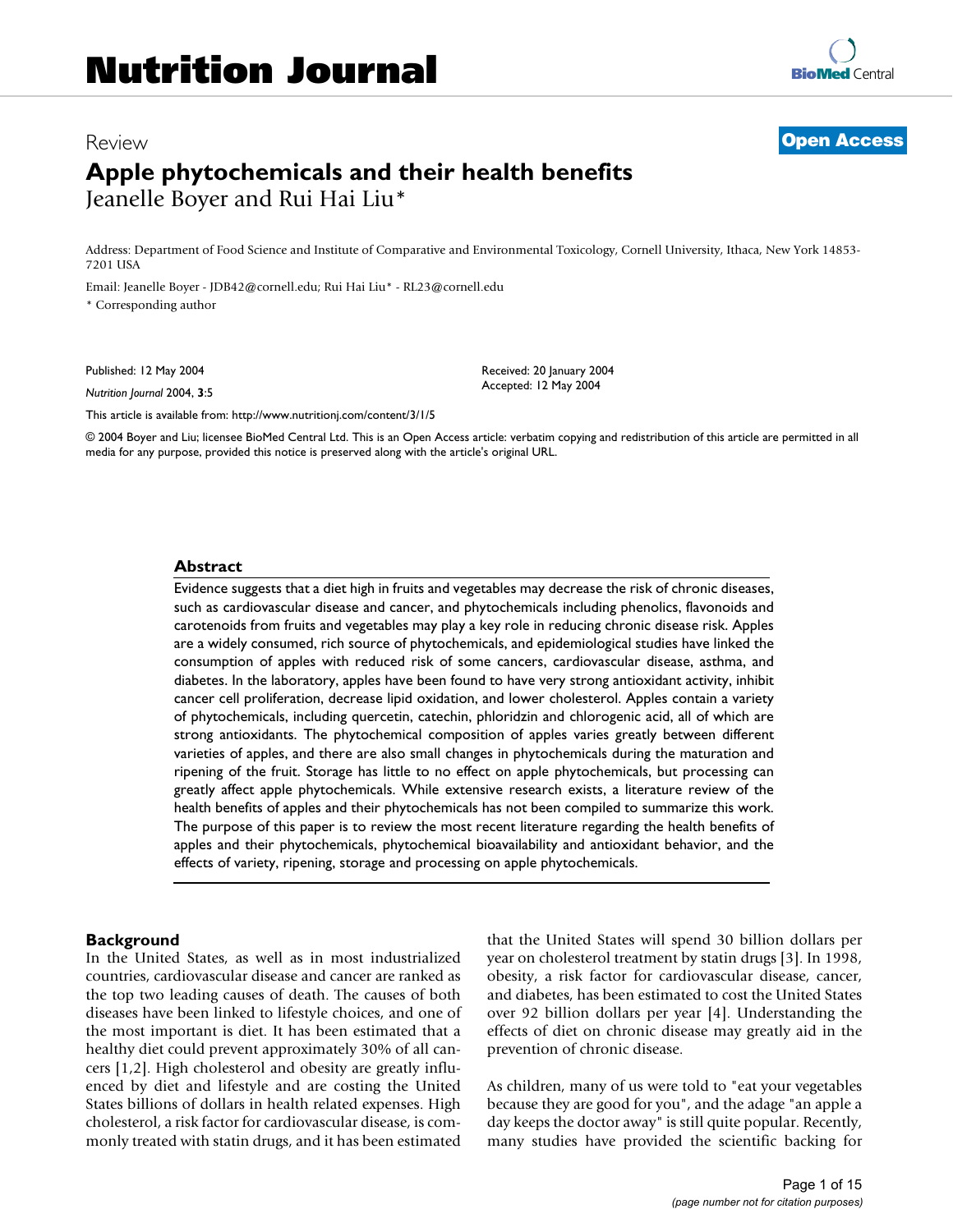both of these very common phrases. In the early 1990's, researchers examined well over one hundred epidemiological studies relating to diet and cancer, and in 128 of 156 dietary studies, fruits and vegetables had a significant protective effect against a variety of different cancers [5]. They found that those who consumed low amounts of fruits and vegetables were twice as likely to have cancer compared to those who ate high amounts of fruits and vegetables. Recently, a study linked intake of fruits and vegetables with a reduced risk in breast cancer in woman in China [6]. In this population based, case-control study of women in Shanghai, pre-menopausal women who ate more dark yellow-orange vegetables and more citrus fruits tended to have lower breast cancer risk. Fruit and vegetable intake also appears to have a protective effect against coronary heart disease [7]. Approximately 84,000 women were followed for 14 years and 42,000 men were followed for 8 years. They found that people who ate the highest amount of fruits and vegetables had a 20% lower risk for coronary heart disease, and the lowest risks were seen in people who consumed more green leafy vegetables, and fruits rich in vitamin C. Not only may a diet high in fruits and vegetables help prevent heart disease and cancer, but it may also help protect against a variety of other illnesses. For example, a diet high in fruits and vegetables may help protect against cataracts, diabetes, Alzheimer disease, and even asthma [8-10].

Much of the protective effect of fruits and vegetables has been attributed to phytochemicals, which are the nonnutrient plant compounds such as the carotenoids, flavonoids, isoflavonoids, and phenolic acids. Thousands of phytochemicals have been identified in foods, yet there are still many that have not been identified. Different phytochemicals have been found to possess a range of activities, which may help in protecting against chronic disease. For example, phytochemicals may inhibit cancer cell proliferation, regulate inflammatory and immune response, and protect against lipid oxidation [11,12]. A major role of the phytochemicals is protection against oxidation. We live in a highly oxidative environment, and many processes involved in metabolism may result in the production of more oxidants. Humans, and all animals, have complex antioxidant defense systems, but they are not perfect and oxidative damage will occur. Both cardiovascular disease and cancer are thought to be particularly the results of oxidative stress, which can lead to damage of the larger biomolecules, such as DNA, lipids, and proteins. It has been estimated that there are 10,000 oxidative hits to DNA per cell per day in humans [10].

A major class of phytochemicals found commonly in fruits and vegetables are the flavonoids. Apples are a very significant source of flavonoids in people's diet in the US and in Europe. In the United States, twenty-two percent of the phenolics consumed from fruits are from apples making them the largest source of phenolics [13]. In Finland, apples and onions are main sources of dietary flavonoids, while in the Netherlands apples rank third behind tea and onions as top sources of flavonoids [14,15]. In a Finnish study of approximately 10,000 people, flavonoid intake was associated with a lower total mortality [16]. Apples were one of the main sources of dietary flavonoids that showed the strongest associations with decreased mortality.

Not only are apples commonly enjoyed by many cultures, but they are also a good source of antioxidants. When compared to many other commonly consumed fruits in the United States, apples had the second highest level of antioxidant activity (Figure [1](#page-2-0)). Apples also ranked the second for total concentration of phenolic compounds, and perhaps more importantly, apples had the highest portion of free phenolics when compared to other fruits [17]. This means that these compounds are not bound to other compounds in the fruits, and the phenolics may be more available for eventual absorption into the bloodstream.

Since fruits and vegetables are high in antioxidants, a diet high in these foods should help prevent oxidative stress, and may therefore help prevent chronic disease and slow aging. These findings have lead to the National Research Council to recommend consuming five or more servings of fruits and vegetables a day. Several commonly consumed foods and beverages, including tea, wine, onions, cocoa, cranberries, and apples, have been targeted as particularly beneficial in the diet because of their high content of phenolic compounds. While active research into the health benefits of these foods has been ongoing, current reviews of this work exist for all of the above-mentioned foods except apples. Therefore, the purpose of this paper is to review the recent literature addressing the health benefits of apples, their phytochemical profile, bioavailability of apple phytochemicals, and factors that may affect the phytochemical quality, such as apple variety, ripening, storage, and processing.

#### **Health benefits of apples: epidemiological evidence** *Cancer*

Several studies have specifically linked apple consumption with a reduced risk for cancer, especially lung cancer. In the Nurses' Health Study and the Health Professionals' Follow-up Study, involving over 77,000 women and 47, 000 men, fruit and vegetable intake was associated with a 21% reduced risk in lung cancer risk in women, but this association was not seen in men [18]. Very few of the individual fruits and vegetables examined had a significant effect on lung cancer risk in women, however apples were one of the individual fruits associated with a decreased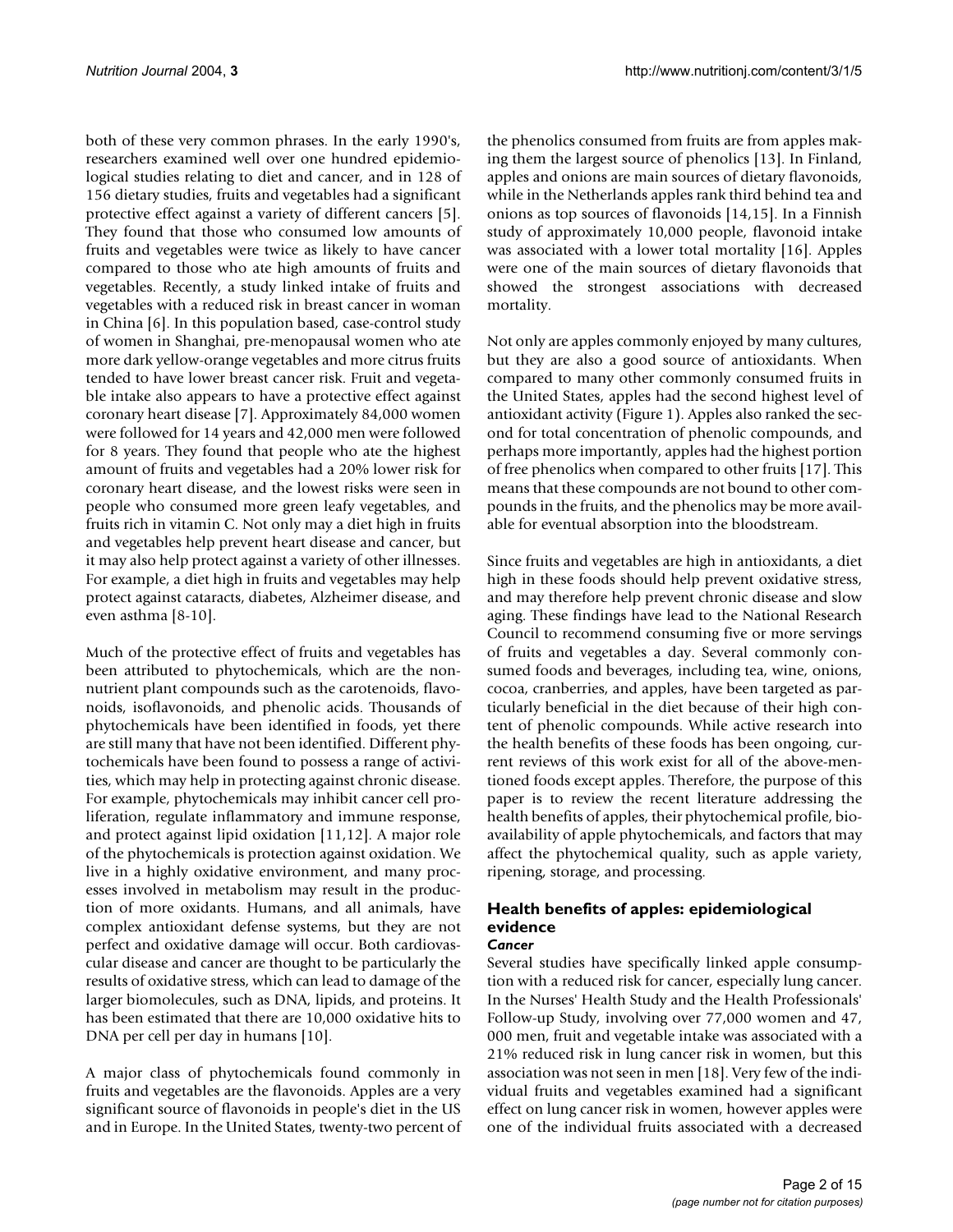<span id="page-2-0"></span>

Figure 1 Antioxidant activity of various fruit extracts (mean  $\pm$  SD, n = 3).

risk in lung cancer. Women who consumed at least one serving per day of apples and pears had a reduced risk of lung cancer [18]. Of the men involved, there was no association seen between any individual fruit or vegetable and lung cancer risk.

In a case control study in Hawaii, it was found that apple and onion intake was associated with a reduced risk of lung cancer in both males and females [19]. Smoking history and food intake was assessed for 582 patients with lung cancer and 582 control subjects without lung cancer. There was a 40–50% decreased risk in lung cancer in participants with the highest intake of apples, onions, and white grapefruit when compared to those who consumed the lowest amount of these fruits. The decreased risk in lung cancer was seen in both men and women and in almost all ethnic groups. No associations were seen with red wine, black tea or green tea. Both onions and apples are high in flavonoids, especially quercetin and quercetin conjugates [20]. Le Marchand et al. [19] found an inverse association between lung cancer and quercetin intake although the trend was not statistically significant. Interestingly, the inverse association seen between apple and onion intake and lung cancer were stronger for squamous cell carcinomas than for adenocarcinomas.

In a Finnish study involving 10,000 men and women and a 24-year follow-up, a strong inverse association was seen between flavonoid intake and lung cancer development [15]. In the sampled population, the mean flavonoid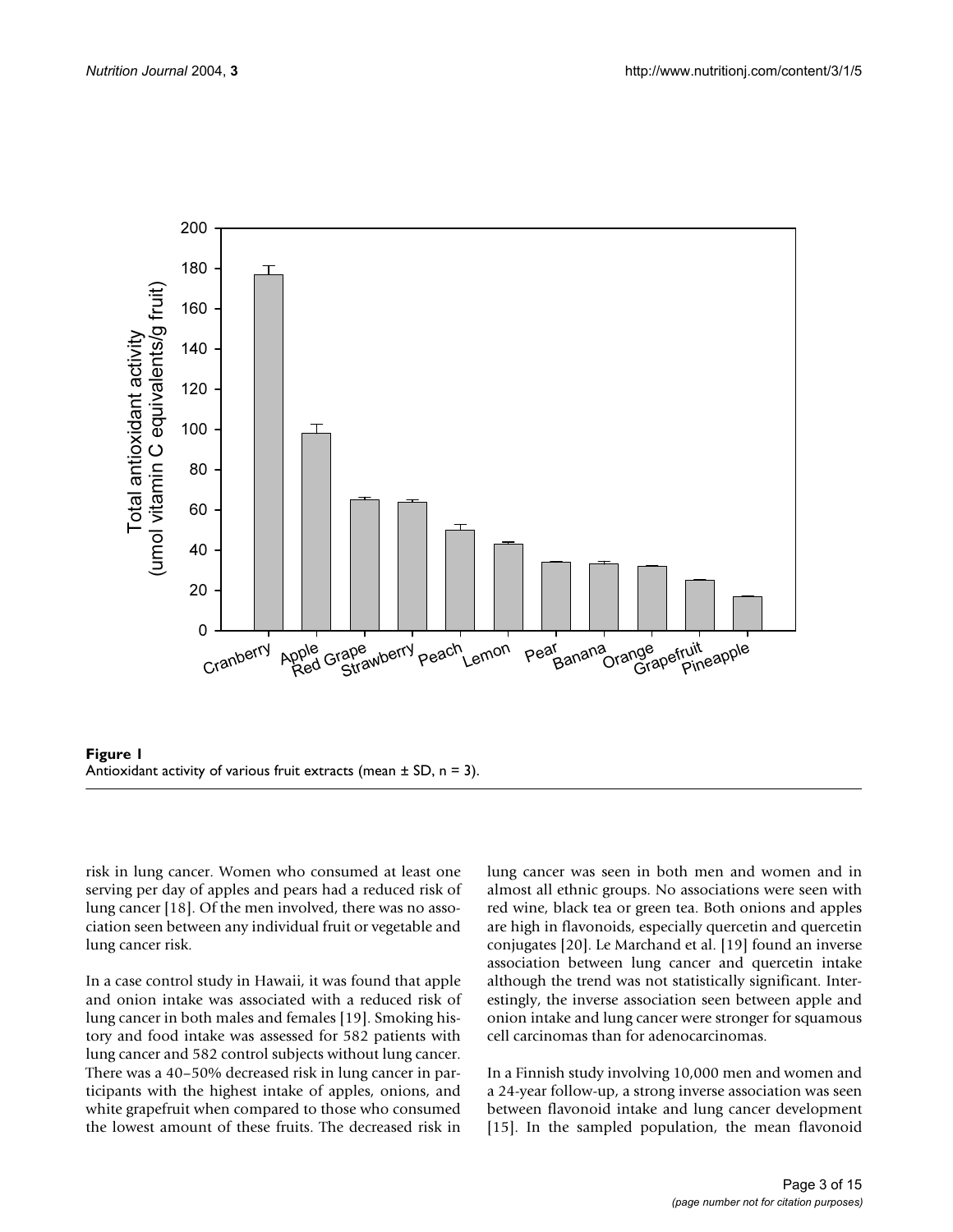intake was 4.0 mg per day, and 95% of the total flavonoid intake was quercetin. Apples and onions together provided 64% of all flavonoid intake. The reduced risk of lung cancer associated with increased flavonoid consumption was especially strong in younger people and in nonsmokers. Apples were the only specific foods that were inversely related to lung cancer risk. Since apples were the main source of flavonoids in the Finnish population, it was concluded that the flavonoids from apples were most likely responsible for the decreased risk in lung cancer.

The relationship of dietary catechins and epithelial cancer was examined in 728 men (aged 65–84) as part of the Zutphen Elderly Study [21]. Tea, a naturally high source of catechins, contributed 87% of the total catechin intake in this study, while apples contributed 8.0% of catechin consumption. It was found that total catechin and tea consumption did not have an effect on lung cancer, but apple consumption was associated with decreased epithelial lung cancer incidence [21]. This supported the findings of the previous studies discussed, where apples were significantly inversely associated with lung cancer, and may suggest that catechins alone do not play have a effect against lung cancers. Other data from the Zutphen Elderly study showed an inverse association between fruit and vegetable flavonoids and total cancer incidence and tumors of the alimentary and respiratory tract [22]. Again, tea flavonoids were not associated with a decrease in cancer risk.

## *Cardiovascular disease*

A reduced risk of cardiovascular disease has been associated with apple consumption. The Women's Health Study surveyed nearly 40,000 women with a 6.9-year follow-up, and examined the association between flavonoids and cardiovascular disease [23]. Women ingesting the highest amounts of flavonoids had a 35% reduction in risk of cardiovascular events. Flavonoid intake was not associated with risk of stroke, myocardial infarction, or cardiovascular disease death. Quercetin did not have any association with cardiovascular disease, cardiovascular events, myocardial infarction or stroke. However, both apple intake and broccoli intake were associated with reductions in the risk of both cardiovascular disease and cardiovascular events. Women ingesting apples had a 13–22% decrease in cardiovascular disease risk.

In a Finnish study examining flavonoid intake and coronary mortality, it was found that total flavonoid intake was significantly inversely associated with coronary mortality in women, but not in men [24]. Apple and onion intake was also inversely associated with coronary mortality, especially in women. Data collected from this same cohort study also showed the effect of quercetin and apple intake on cerebrovascular disease [25]. Those who had the highest consumption of apples had a lower risk of thrombotic stroke compared to those who consumed the lowest amounts of apples [25]. Onion intake and quercetin intake were not associated with thrombotic stroke or other cerebrovascular diseases.

Apple and wine consumption was also inversely associated with death from coronary heart disease in postmenopausal women in a study of nearly 35,000 women in Iowa [26]. The intakes of catechin and epicatechin, both constituents of apples, were strongly inversely associated with coronary heart disease death. Although total catechin intake was inversely associated with coronary heart disease mortality, Arts et al (2001) found that tea catechins were not associated with coronary heart disease mortality in postmenopausal women. Apple catechins may be more bioavailable than the catechin and epicatechin gallates commonly found in teas.

The relationship between flavonoids and risk of coronary heart disease were also examined as part of the Zutphen Elderly Study [14]. Flavonoid intake was strongly correlated with a decreased mortality from heart disease in elderly men and also negatively correlated with myocardial infarction. Tea was the main source of flavonoids in this study and was also negatively correlated with coronary heart disease. Apple intake contributed to approximately 10% of the total ingested flavonoids and was also associated with a reduced risk of death from coronary heart disease in men, however the relationship was not statistically significant [14].

## *Asthma and pulmonary function*

Apple consumption has been inversely linked with asthma and has also been positively associated with general pulmonary health. In a recent study involving 1600 adults in Australia, apple and pear intake was associated with a decreased risk of asthma and a decrease in bronchial hypersensitivity, but total fruit and vegetable intake was not associated with asthma risk or severity [8]. Specific antioxidants, such as vitamin E, vitamin C, retinol, and β-carotene, were not associated with asthma or bronchial hypersensitivity. Previously it had been found that apple intake, as well as selenium intake, was associated with less asthma in adults in the United Kingdom [27]. This study surveyed nearly 600 individuals with asthma and 900 individuals without asthma about their diet and lifestyle. Total fruit and vegetable intake was weakly associated with asthma, and apple intake showed a stronger inverse relationship with asthma. This latter effect was most clear in subjects who consumed at least two apples per week. Onion, tea, and red wine consumption were not related to asthma incidence, suggesting an especially beneficial effect of apple flavonoids. Vitamin C and vitamin E were not correlated with asthma incidence, and carotene intake was weakly, but positively, associated with asthma.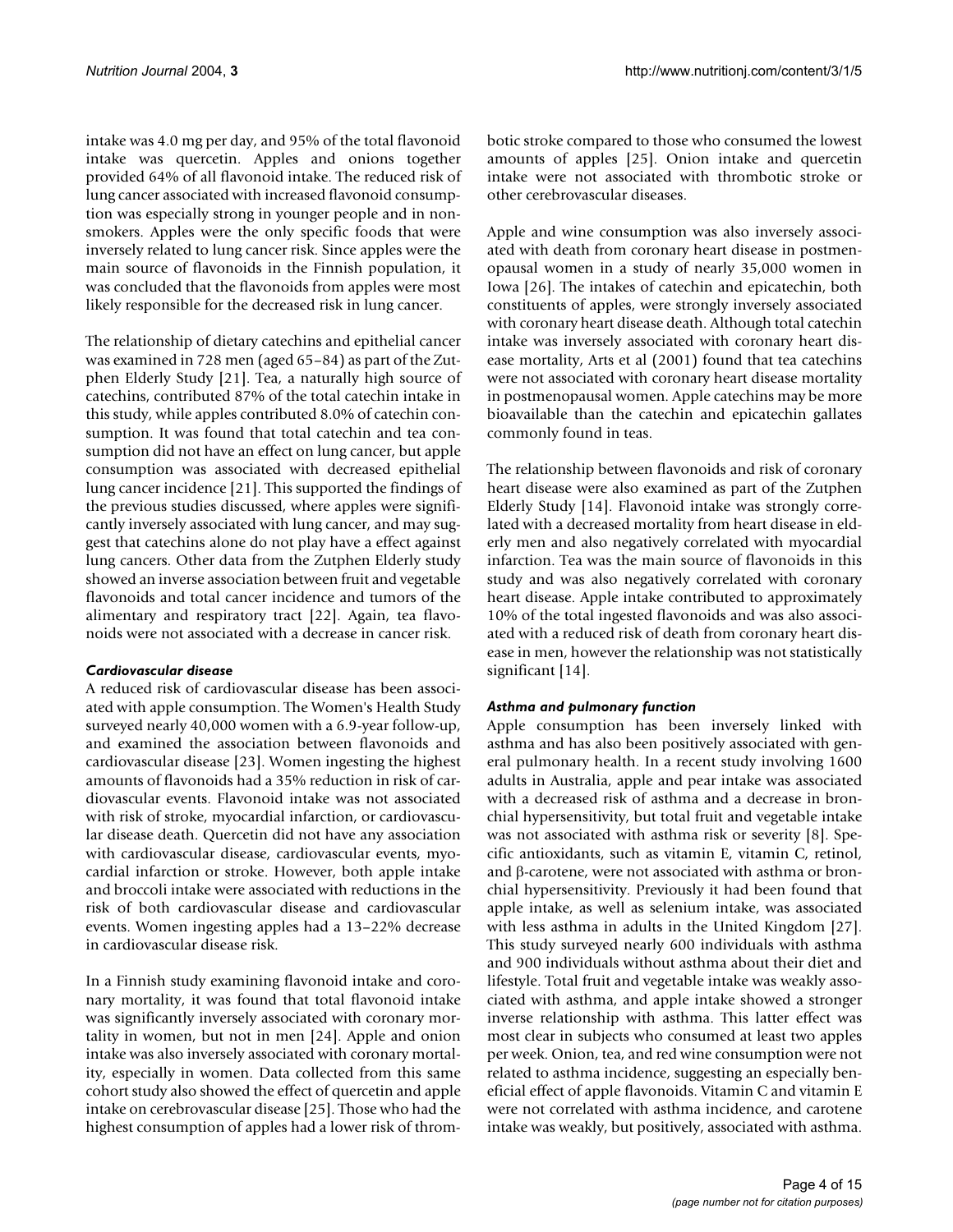Apple intake and orange intake were both associated with a reduced incidence of asthma in the Finnish study involving 10, 000 men and women [16]. Flavonoid intake in general was associated with a lower risk of asthma, and the association was attributed mainly to quercetin, hesperitin, and naringenin. Other fruits and vegetables, such as onions, grapefruit, white cabbage, and juices, were not associated with a decreased risk in asthma.

In a study of over 13,000 adults in the Netherlands, it was found that apples might beneficially affect lung function [28]. Apple and pear intake was positively associated with pulmonary function and negatively associated with chronic obstructive pulmonary disease. Catechin intake was also associated with pulmonary function and negatively associated with chronic obstructive pulmonary disease, but there was no association between tea, the main source of catechins, and chronic obstructive pulmonary disease [28]. A study of approximately 2500 middle aged (45–59 yrs) Welsh men also demonstrated a beneficial effect of apple consumption on lung function [29]. Lung function was measured as forced expiratory volume (FEV) in one second, and was positively correlated with citrus fruit, fruit juice/squash, and apple consumption. However, the association with citrus fruit and fruit juice/ squash lost significance after adjustment for smoking. Apple consumption remained positively correlated with lung function after taking into account possible confounders such as smoking, body mass index, social class, and exercise. Participants who consumed five or more apples per week had a significantly greater FEV of 138 mL when compared to those who did not consume apples [29].

## *Diabetes and weight loss*

Not only may apples help decrease the risk of heart disease, cancer, and asthma, but apple consumption may also be associated with a lower risk for diabetes. In the previously discussed Finnish study of 10,000 people, a reduced risk of Type II diabetes was associated with apple consumption [16]. Higher quercetin intake, a major component of apple peels, was also associated with a decreased risk in type II diabetes. Myrectin and berry intake were also associated with a decreased risk in type II diabetes, but onion, orange, grapefruit and white cabbage intake were not associated with a lowered risk.

Apple and pear intake has also been associated with weight loss in middle aged overweight women in Brazil [30]. Approximately 400 hypercholestemic, but nonsmoking, women were randomized to one of three supplement groups: oat cookies, apples or pears, and each subject consumed one of each supplement three times per day for twelve weeks. The participants who consumed either of the fruits had a significant weight loss after 12

weeks of 1.21 kg, whereas those consuming the oat cookies did not have a significant weight loss. Those consuming fruit also had a significantly lower blood glucose level when compared to those consuming the oat cookies [30].

## *Summary*

Based on these epidemiological studies, it appears that apples may play a large role in reducing the risk of a wide variety of chronic disease and maintaining a healthy lifestyle in general. Of the papers reviewed, apples were most consistently associated with reduced risk of cancer, heart disease, asthma, and type II diabetes when compared to other fruits and vegetables and other sources of flavonoids. Apple consumption was also positively associated with increased lung function and increased weight loss. Partially because of such strong epidemiological evidence supporting the health benefits in apples, there is increasing research using animal and *in vitro* models that attempts to more clearly explain these health benefits.

# **Health benefits and apples: animal and** *in vitro*  **studies**

## *Antioxidant activity*

Apples, and especially apple peels, have been found to have a potent antioxidant activity and can greatly inhibit the growth of liver cancer and colon cancer cells [31,32]. The total antioxidant activity of apples with the peel was approximately 83 µmol vitamin C equivalents, which means that the antioxidant activity of 100 g apples (about one serving of apple) is equivalent to about 1500 mg of vitamin C. However, the amount of vitamin C in 100 g of apples is only about 5.7 mg [32]. Vitamin C is a powerful antioxidant, but this research shows that nearly all of the antioxidant activity from apples comes from a variety of other compounds. Vitamin C in apples contributed less than 0.4% of total antioxidant activity.

## *Antiproliferative activity*

Apples have been shown to have potent antiproliferative activity in several studies. When Caco-2 colon cancer cells were treated with apple extracts, cell proliferation was inhibited in a dose-dependent manner reaching a maximum inhibition of 43% at a dose of 50 mg/mL. The same trend was seen in Hep G2 liver cancer cells with maximal inhibition reaching 57% at a dose of 50 mg/mL [32]. Eberhardt et al. [32] proposed that it is the unique combination of phytochemicals in the apples that are responsible for inhibiting the growth of tumor cells. Apples had the third highest antiproliferative activity when compared to eleven other commonly consumed fruits [17].

Different varieties of apples had different effects on liver cancer cell proliferation [33]. At a dose of 50 mg/mL, Fuji apple extracts inhibited Hep G2 cell proliferation by 39% and Red Delicious extracts inhibited cell proliferation by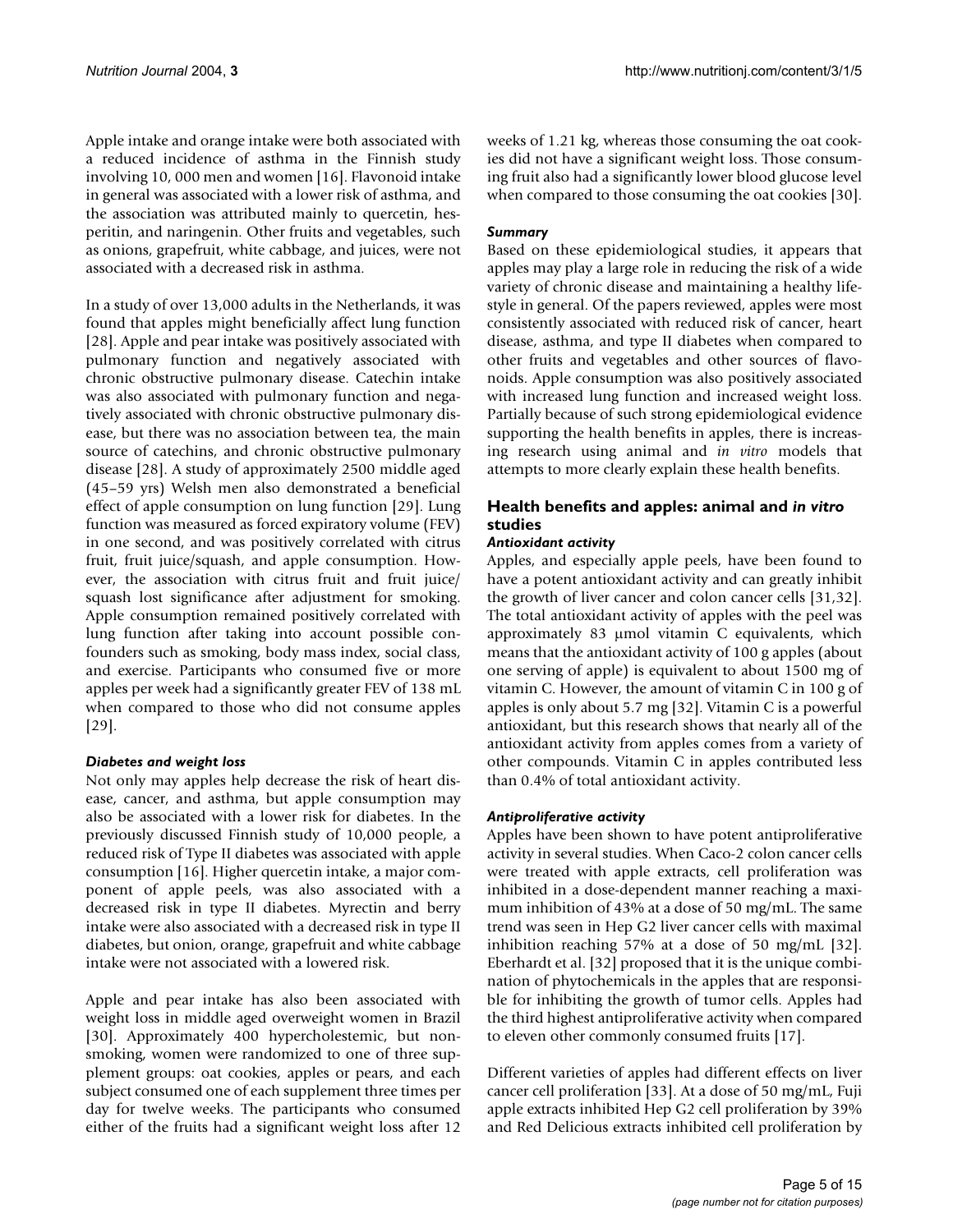57%. Northern Spy apples had no effect on cell proliferation [33]. Apples without peels were significantly less effective in inhibiting Hep G2 cell proliferation when compared to apples with the peel, suggesting that apple peels possess significant antiproliferative activity. Wolfe et al. [31] demonstrated that apple peels alone inhibited Hep G2 cell proliferation significantly more than whole apples. For example, apple peels from Idared apples had an  $EC_{50}$  of 13.6 mg/mL whereas the whole apple had an  $EC_{50}$  of 125.1 mg/mL. The  $EC_{50}$  refers to the dose of the apple that is required to inhibit cell proliferation by 50%.

There has been some concern that apple antioxidants do not directly inhibit tumor cell proliferation, but instead they indirectly inhibit cell proliferation by generating  $H<sub>2</sub>O<sub>2</sub>$  in reaction with the cell culture media [34]. However, more recently it has been reported that apple extracts did not generate  $H_2O_2$  formation in WME, DMEM, or DMEM/Ham F12 media, and  $H_2O_2$  addition to culture medium did not inhibit Hep G2 cell proliferation or Caco-2 colon cancer cell proliferation [35]. Additionally, the addition of catalase did not block the antiproliferative activity of apple extracts.

# *Inhibition of lipid oxidation*

Addition of apple phenolics to human serum decreased diphenylhexatriene-labeled phosphatidylcholine (DPHPC) oxidation in a dose dependent manner [36]. DPHPC is incorporated into low-density lipoprotein (LDL), high-density lipoprotein and very low-density lipoprotein (VLDL) fractions and is an indicator of oxidation. Apple ingestion led to a decrease in DPHPC oxidation, reflecting the apples antioxidant activity *in vivo* [36]. The protective effects of apples on LDL oxidation reached its peak at three hours following apple consumption and returned to baseline levels by 24 hours [36]. Diphenylhexatriene labeled propionic acid (DPHPA) binds to serum albumin and is a good measure of oxidation within the aqueous phase of human serum. Mayer et al. (2001) also found that consumption of apples also led to a decrease in albumin DPHPA oxidation, reaching peak activity at 3 hours.

Although apple juice typically contains less phenolics than whole apples, it is still a widely consumed source of dietary antioxidants. Pearson et al [37] examined the effects of six commercial apple juices and Red Delicious apples (whole apples, peels alone, and flesh alone) on human LDL oxidation *in vitro*. LDL oxidation was measured using headspace analysis of hexanal produced from copper-induced lipid oxidation *in vitro*. The dose of the apple juices and whole apple, apple peel and apple flesh, were standardized for gallic acid equivalents, and each LDL solution was treated with 5  $\mu$ M gallic acid equivalents for each apple sample. LDL oxidation inhibition varied

greatly between brands of fruit juice, ranging from 9 to 34% inhibition and whole apples inhibited LDL oxidation by 34%. Apple peels inhibited LDL oxidation by 34%, while the flesh alone showed significantly less inhibition (21%) [37].

Rats fed apple juice also had a decreased level of malondialdehyde (MDA), a marker of lipid peroxidation [38]. Quercetin, a major flavonoid in apples, had no effect on lipid oxidation when ingested by rats, suggesting that quercetin alone is not responsible for the apple's ability to inhibit lipid oxidation [38]. Other antioxidants and the interaction between the different apple antioxidants, including quercetin, may contribute to the antioxidant activity of apples. The effect of apple juice on lipid oxidation has also been examined *in vivo* in human subjects. In a study involving four women and one man, ingestion of high levels of a 1:1 mixture of apple juice and black currant juice increased the antioxidant status of the blood and decreased lipid oxidation [39]. Glutathione peroxidase also increased in humans consuming apple juice. Plasma MDA decreased over the seven-day intervention period when the subjects ingested the highest dose of the apple juice and black currant mixture (1500 mL). Despite the antioxidant effect on lipoproteins, apple juice intake had a pro-oxidant effect on plasma proteins in both humans and rats [38,39].

# *Cholesterol-lowering effects*

Some of the apple's protective effect against cardiovascular disease may come from its potential cholesterol-lowering ability. Aprikian et al. (2001) found that when cholesterol fed rats were supplemented with lyophilized apples, there was a significant drop in plasma cholesterol and liver cholesterols and an increase in high-density lipoproteins (HDL). Furthermore, they found that cholesterol excretion increased in the feces of rats fed apples, suggesting reduced cholesterol absorption [40]. In a second study, a similar cholesterol lowering effect was seen in cholesterol fed rats when rats were fed apples, pears, and peaches. Apples had a greater cholesterol lowering affect than the other two fruits [41]. The three fruits also increased the plasma antioxidant potential, with apple having the greatest effect [41]. Apples, pears, and peaches all had similar fiber content, but apples contained more phenolic compounds suggesting that perhaps the phenolics in apples contribute to this effect [41].

In obese Zucker rats, apple consumption lowered cholesterol and low-density lipoproteins (LDL), however in lean rats, apple consumption did not change cholesterol levels [42]. In rats supplemented with cholesterol, apple pomace fiber and sugar beet fiber, the plasma lipids were significantly lower than in rats without the dietary fiber [43]. Rats fed sugar beet pulp fiber and apple pomace fiber, but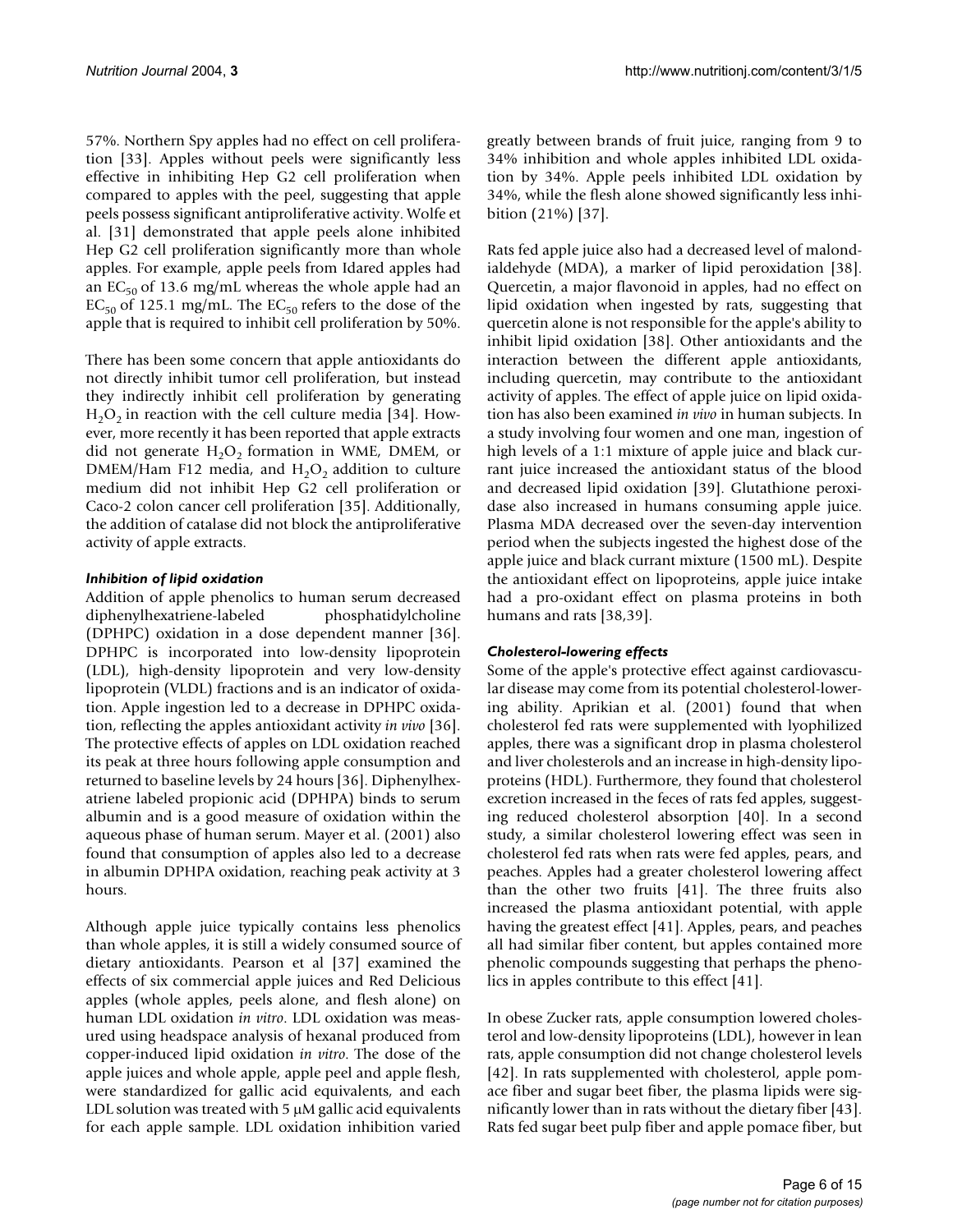not fed cholesterol, had no change in lipids, suggesting that these sources of dietary fiber have hypolipidemic effects only in rats fed cholesterol [43]. The sugar beet pulp fiber and the apple pomace fiber did not have an effect of lipid peroxides.

Aprikian et al. [44] in more recent studies, found that combined apple pectin and apple phenolic fractions lowered plasma and liver cholesterol, triglycerides, and apparent cholesterol absorption to a much greater extent than either apple pectin alone or apple phenolics alone [44]. This work suggests that there is a beneficial interaction between fruit fiber and polyphenolic components and also supports the benefits of eating whole fruits as opposed to dietary supplements.

## *Other health effects*

Aside from chronic disease, apples may be used to help combat other prevalent disease in the world. Recently it has been found that crude extracts from immature apples actually inhibited enzymatic activities of cholera toxin in a dose dependent manner [45]. Additionally, apple extract reduced cholera toxin induced fluid accumulation in a dose dependent manner [45]. The apple extracts were fractionated and each fraction was tested for inhibitory action on enzymatic activities of cholera toxin. The two apple extract fractions that contained highly polymerized catechins inhibited cholera toxin catalyzed ADP-ribosylation by 95% and 98%. The fraction containing non-catechin polyphenols caused only 3.5% inhibition and the fraction containing monomeric, dimeric, and trimeric catechins caused 39% inhibition [45].

## *Summary*

Overall, the animal studies and *in vitro* work begin to define mechanisms by which apples may help prevent chronic disease. First, the strong antioxidant activity of apples may help prevent lipid and DNA oxidation. Cancer cell culture work has demonstrated that apples inhibit cell proliferation *in vitro*, which may contribute to the association of apple intake with decreased cancer risk. Apples significantly lowered lipid oxidation both in humans and rats and lowered cholesterol in humans. These effects, which may be attributed to both the phenolics and the dietary fiber found in apples, may partially explain the inverse association of apple intake and risk of cardiovascular disease.

## **Apple phytochemicals**

Apples contain a large concentration of flavonoids, as well as a variety of other phytochemicals, and the concentration of these phytochemicals may depend on many factors, such as cultivar of the apple, harvest and storage of the apples, and processing of the apples. The concentration of phytochemicals also varies greatly between the apple peels and the apple flesh.

Some of the most well studied antioxidant compounds in apples include quercetin-3-galactoside, quercetin-3-glucoside, quercetin-3-rhamnoside, catechin, epicatechin, procyanidin, cyanidin-3-galactoside, coumaric acid, chlorogenic acid, gallic acid, and phloridzin (Figure [2\)](#page-7-0). Recently researchers have examined the average concentrations of the major phenolic compounds in six cultivars of apples. They found that the average phenolic concentrations among the six cultivars were: quercetin glycosides, 13.2 mg/100 g fruit; vitamin C, 12.8 mg/100 g fruit; procyanidin B, 9.35 mg/100 g fruit; chlorogenic acid, 9.02 mg/100 g fruit; epicatechin, 8.65 mg/100 g fruit; and phloretin glycosides, 5.59 mg/100 g fruit [46].

The compounds most commonly found in apple peels consist of the procyanidins, catechin, epicatechin, chlorogenic acid, phloridzin, and the quercetin conjugates. In the apple flesh, there is some catechin, procyanidin, epicatechin, and phloridzin, but these compounds are found in much lower concentrations than in the peels. Quercetin conjugates are found exclusively in the peel of the apples. Chlorogenic acid tends to be higher in the flesh than in the peel [47].

Because the apple peels contain more antioxidant compounds, especially quercetin, apple peels may have higher antioxidant activity and higher bioactivity than the apple flesh. Research showed that apples without the peels had less antioxidant activity than apples with the peels. Apples with the peels were also better able to inhibit cancer cell proliferation when compared to apples without the peels [32]. More recent work has shown that apple peels contain anywhere from two to six times (depending on the variety) more phenolic compounds than in the flesh, and two to three times more flavonoids in the peels when compared to the flesh. The antioxidant activity of these peels was also much greater, ranging from two to six times greater in the peels when compared to the flesh, depending on the variety of the apple [31]. This work is supported by Leontowicz et al [48] who found that rats consuming apple peels showed greater inhibition of lipid peroxidation and greater plasma antioxidant capacity when compared to rats fed apple flesh.

Many of these phytochemicals from apples have been widely studied, and many potential health benefits have been attributed to these specific phytochemicals. The procyanidins, epicatechin and catechin, have strong antioxidant activity and have been found to inhibit low density lipoprotein (LDL) oxidation *in vitro* [49]. In mice, catechin inhibits intestinal tumor formation and delays tumors onset [50,51]. Sawa et al. (1999) found that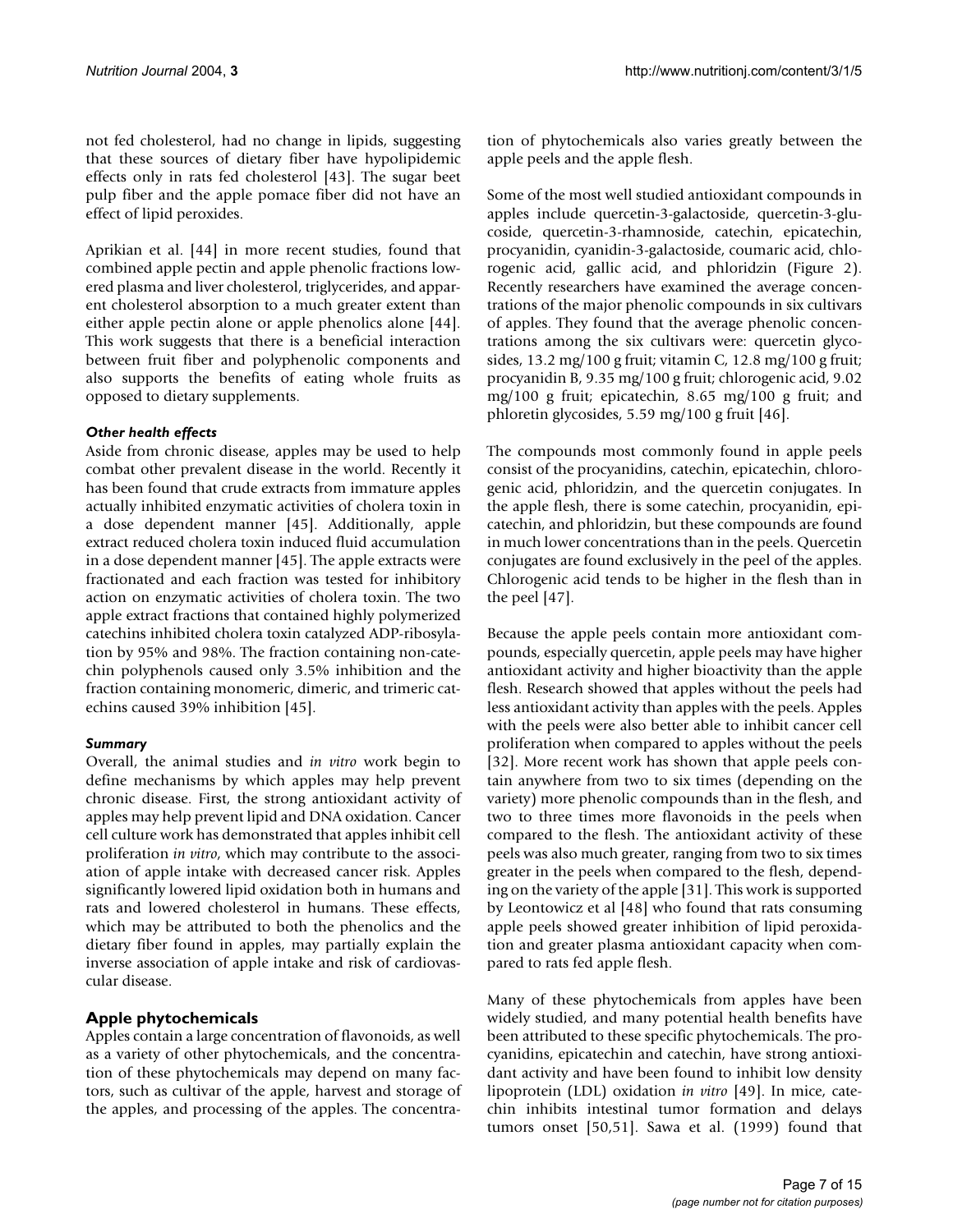<span id="page-7-0"></span>

chlorogenic acid has very high alkyl peroxyl radical (ROO•) scavenging activity. Compared to about 18 other antioxidant compounds (including quercetin, gallic acid,  $\alpha$ -tocopherol), chlorogenic was second only to rutin [52]. Since ROO• may enhance tumor promotion and carcinogenesis, chlorogenic acid may add to the protective effect of apples against cancer. Chlorogenic acid has been found to inhibit 8-dehydroxy-deoxyguanosine formation in cellular DNA in a rat model following treatment with 4-nitroquinoline-1-oxide [53].

Quercetin is also a strong antioxidant, and is thought to have potential protective effects against both cancer and heart disease. Briefly, quercetin has been found to down regulate expression of mutant p53 in breast cancer cells,

arrest human leukemic T-cells in G1, inhibit tyrosine kinase, and inhibit heat shock proteins [54]. Quercetin has protected Caco-2 cells from lipid peroxidation induced by hydrogen peroxide and Fe2+ [55]. In mice liver treated with ethanol, quercetin decreased lipid oxidation and increased glutathione, protecting the liver from oxidative damage [56]. Recently, it has been found that high doses of quercetin inhibit cell proliferation in colon carcinoma cell lines and in mammary adenocarcinoma cell lines, but at low doses quercetin increased cell proliferation (20% in colon cancer cells and 100% in breast cancer cells) [57]. However, low doses of quercetin (10 uM) inhibited cell proliferation in Mol-4 Human Leukemia cells and also induced apoptosis [58]. Quercetin inhibited intestinal tumor growth in mice, but not in rats. Low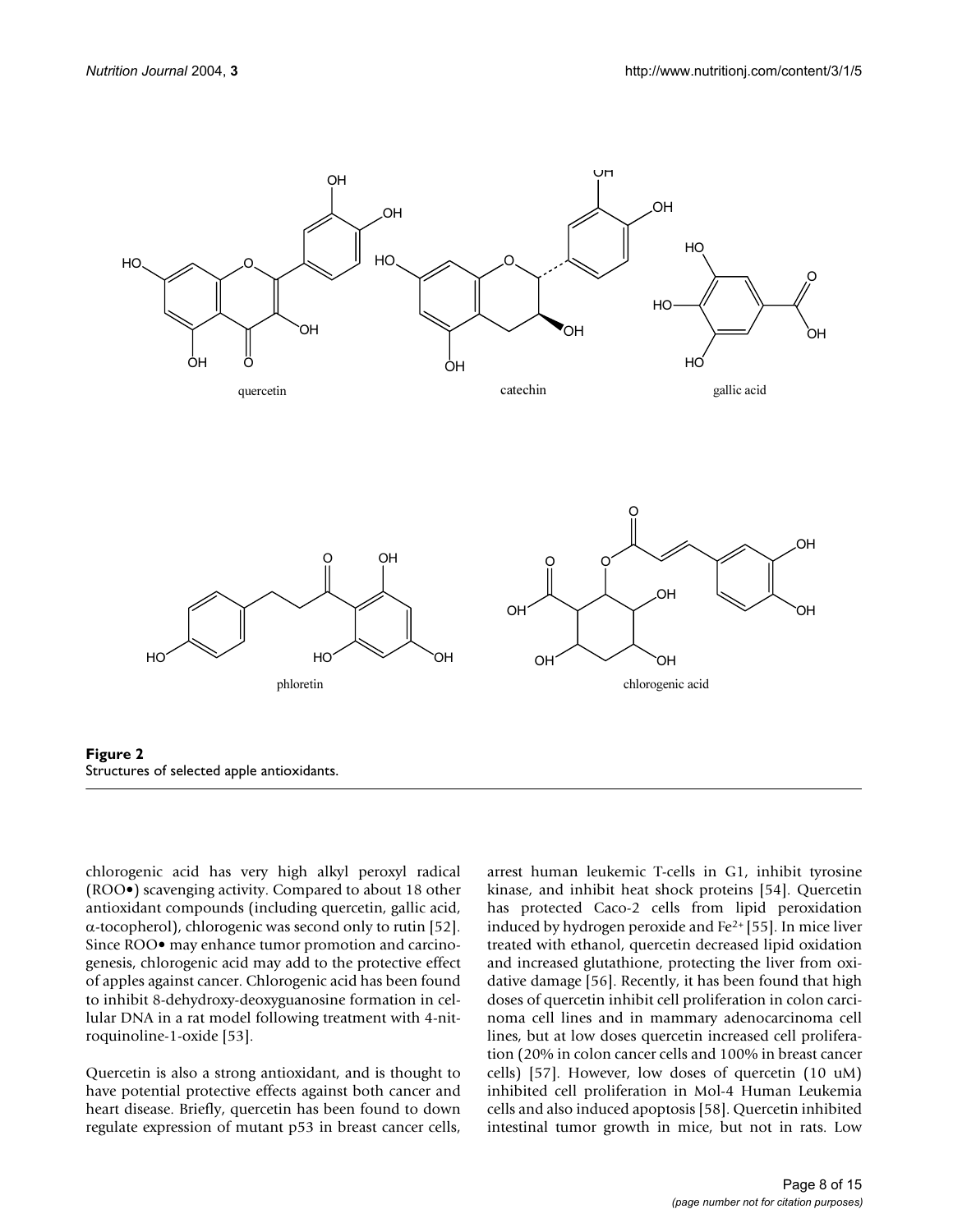levels of quercetin inhibited platelet aggregation, calcium mobilization, and tyrosine protein phosphorylation in platelets [59]. Modulation of platelet activity may help prevent cardiovascular disease.

Both animal and cell culture studies show that there is an association between the polyphenolic compounds found within apples and a wide variety of effects that may help prevent chronic disease. This supports the hypothesis that it is the phytochemicals found in fruits, especially apples, that impart healthy benefits. More research is still needed to clarify the effects of these compounds *in vivo*. In order to examine the effects of these compounds *in vivo*, it is necessary to understand the bioavailability of the specific compounds, and the bioavailability of these compounds within the fruit matrix.

## *Bioavailability of phytochemicals*

As the link between diet and chronic disease grows stronger, many are working to understand how phytochemicals may provide health benefits. An important question to be asked is: Are these phytochemicals bioavailable? Concentrations and bioavailability of phytochemicals are important issues to evaluate when characterizing the effects of dietary phytochemicals on human health. To this date, little literature exists that addresses the bioavailability of phytochemicals from whole foods, including the apple. One of the few studies addressing bioavailability from apples or apple products looks at the bioavailability of polyphenolic compounds from alcoholic apple cider in humans [60]. After drinking 1.1 liters of apple cider, no quercetin was found in the volunteers' plasma. Instead, low levels of 3'-methyl quercetin and 4'-methyl quercetin were seen within 60 minutes following consumption of the cider. Caffeic acid was rapidly absorbed, but within 90 minutes the caffeic levels in the plasma were undetectable. Catechin, epicatechin, and phlorizin were not seen in the plasma, possibly because the concentration in the cider was too low. Hippuric acid and phloretin were both increased in the subjects' urine following the consumption of the cider, but there was no evidence of quercetin, catechin, or epicatechin in the urine [60].

In another study involving human subjects, quercetin bioavailability from apples was only 30% of the bioavailability of quercetin from onions [61]. In this study, quercetin levels reached a peak after 2.5 hours in the plasma, however the compounds were hydrolyzed prior to analysis, so the extent of quercetin conjugation in the plasma is unknown. The bioavailability differences between apples and onions most likely are from the differences in quercetin conjugates in the different foods. Onions contain more quercetin aglycone and more quercetin glucosides, whereas apples tend to contain more quercetin monoglycosides and quercetin rutinoside, which may be less bioavailable. Our lab has examined the bioavailability of both quercetin and quercetin-3-glucoside from apple peel extracts and onion extracts in Caco-2 cells. Apple peel extracts contained no free quercetin, and no quercetin accumulation was seen in the Caco-2 cells following incubation with apple peel extract. Low amounts of quercetin-3-glucoside were absorbed by the cells (4%). However, onions contain some free quercetin and greater amounts of quercetin glucosides, and the absorption of quercetin into the Caco-2 cells from onion extracts was much greater than from apple extracts.

The above results can be explained by recent research examining quercetin and quercetin glycoside bioavailability. In a study by Walle et al. [62], it was found that, in the ileostomy fluid, quercetin primarily existed as the aglycone form. The group hypothesized that β-glucosidases hydrolyzed quercetin glucosides to quercetin, which could be then passively transported [62]. In support of this theory, Day et al. [63] determined that quercetin glycosides were mainly deglycosylated by lactase phlorizin hydrolase before the aglycone then passed into the cell. Some intact glycoside transport by SGLT1 occurred and the glucosides were deglycosylated within the cell by cytosolic β-glucosidase. Quercetin-3-glucoside appeared to utilize only the lactase phlorizin hydrolase pathway, not the SLGT1 transporter, but quercetin-4-glucoside used both pathways [63]. Apples contain some quercetin-3 glucoside that, following hydrolysis by LPH, would be available for uptake by intestinal cells. However, apples also contain other conjugates such as quercetin rhamnosides, quercetin xylosides, and quercetin galactosides that are not easily hydrolyzed by lactase phlorizin hydrolase, and most likely are not readily absorbed by small intestinal cells. In comparison, the quercetin in onions is almost all in the form of quercetin glucosides and free quercetin, making it more bioavailable to small intestinal cells.

Some bacterial degradation of quercetin conjugates most likely occurs in the human intestinal tract. *Enterococcus casseliflavis* and *Eubacterium ramulus*, microorganisms isolated from human feces, were both found to degrade quercetin-3-glucoside as a carbon and energy source [64]. *Enterococcus casseliflavis* utilized only the sugar moiety of the glucoside, whereas *Eubacterium ramulus* was also capable of degrading the aromatic ring system with phloroglucinol produced as an intermediate [64].

Phloridzin, the glucoside conjugate of phloretin, is the major dihydrochalcone found in apples. Similarly to quercetin glucosides, phloridzin is thought to be hydrolyzed by lactase phloridzin hydrolase, and phloretin aglycone is taken up by the intestinal cells. When rats were fed phloridzin and phloretin, their plasma contained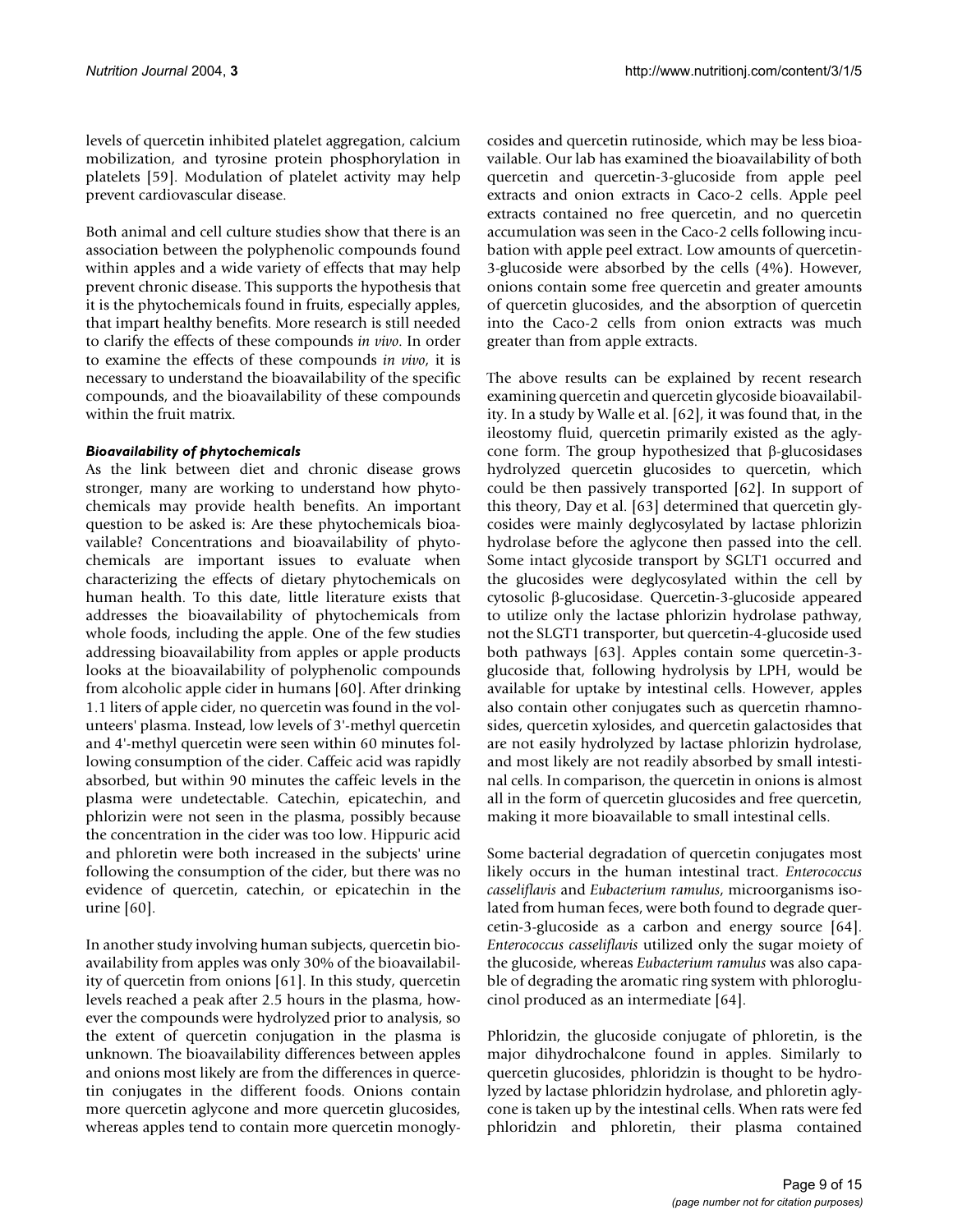glucuronidated and sulfated phloretin but no phloridzin [65]. This supports the theory that phloridzin is hydrolyzed prior to uptake and further glucuronidation by intestinal epithelial cells. Phloridzin is known to be a potent SGLT1 inhibitor, but recently it has been discovered that phloridzin is also transported by SGLT1 [66]. However, phloridzin, as well as other flavonoid glucosides such as quercetin glucoside, is also effluxed by the multi-drug resistance protein (MRP1) [66].

In human ileostomy subjects, chlorogenic acid absorption was approximately 33%, and only traces of chlorogenic acid was found in the urine [67]. The majority of chlorogenic acid will reach the large intestine and may be metabolized by the gut microflora. Gonthier et al (2003) found that rats fed chlorogenic acid excrete very little chlorogenic acid in their urine, but instead they excrete mainly microbial produced metabolites of chlorogenic acid, such as hippuric acid and *m*-coumaric acid [68]. A more recent study by Olthof et al (2003) involving human subjects showed that half of the ingested chlorogenic acid was converted to hippuric acid in the colon, most likely by microbial metabolism [69].

Catechin and epicatechin are both absorbed by small intestinal epithelial cells [70]. In contrast to quercetin, epicatechin was not glucuronidated by human liver microsomes, nor was it glucuronidated by human small intestinal or large intestinal tissue [71]. Both liver and intestinal tissues contain UDP-glucuronosyltransferases (UGT) that are involved in the glucuronidation of various other flavonoids. Epicatechin was found to be sulfated by the human liver and intestinal cytosols, indicating that sulfation is the major metabolic pathway for epicatechin metabolism [71].

The mechanisms concerning the bioavailability of specific apple phytochemicals are becoming clearer as bioavailability research increases. In general, many flavonoid aglycones tend to pass through the intestinal epithelial cells where they are further conjugated. The flavonoid glycosides may be absorbed in small amounts, but most absorption seems to occur following hydrolysis by intestinal hydrolases such as lactase phloridzin hydrolase. Upon absorption these compounds are also conjugated. More research is still needed to understand the bioavailability of compounds from whole foods. The effects of the food matrix, interactions between compounds, digestion and processing on bioavailability of apple phytochemicals are still unknown.

## **Effects of variety and ripening on apple phytochemicals** *Varietal differences*

Researchers in our lab have found distinct differences in total phenolic and total flavonoid content between different apple varieties. Of four common varieties used for applesauce (Rome Beauty, Idared, Cortland, and Golden Delicious), Rome Beauty had the highest phenolic content while Cortland apples had the lowest [31]. Rome Beauty apples also had the highest flavonoid content while Cortland apples had the lowest. However, Idared contained much higher anthocyanins than any of the other varieties [31]. Anthocyanins are the antioxidant compounds in the fruits that may give fruit a red or blue color. Out of 10 varieties commonly consumed in the US, Fuji apples had the highest total phenolic and total flavonoid compounds (Figures [3](#page-10-0) and [4\)](#page-11-0). Red Delicious apples were also quite high, and the apples containing the lowest amounts of phenolics and flavonoids were the Empire apples and the NY647 apple. Antioxidant activity of apples also differs between different varieties, and was positively associated with the level of total phenolic content. The apple varieties with the higher phenolics tended to have higher antioxidant activity.

Researchers have found similar variations in phytochemical content between different cultivars of apples. Van der Sluis et al (2001) found that Jonagold apples contained the highest concentration of quercetin glycosides, catechins, and chlorogenic acid when compared to Golden Delicious, Cox's Orange, and Elstar apples. Golden Delicious had the second highest concentration, while Cox's Orange and Elstar had the lowest concentrations [72]. Escarpa and Gonzalez (1998) found that Golden Delicious had the lowest concentration of flavonoids when compared to Reinata, Red Delicious, and Granny Smith apples. Reinata had the highest level of flavonoids, followed by Granny Smith and Red Delicious varieties. Another group looked solely at procyanidin content of four varieties of apples and found that Granny Smith and Red Delicious had the highest procyanidins while McIntosh and Golden Delicious had the lowest [73].

# *Growth conditions*

Besides variety of apple, factors such as development and ripening of the fruits may impact phytochemical profiles in apples. Quercetin glycosides, phloridzin, catechins, and chlorogenic acid concentrations in Jonagold and Elstar apples were highest early in the season, and decreased to a steady level during maturation and ripening [74]. Anthocyanins in Elstar and Jonagold apples started high and decreased in mid-season, but rose rapidly just prior to maturation. Interestingly, this increase in anthocyanin content occurred only in fruits grown in the outer part of the canopy, and not in those grown in the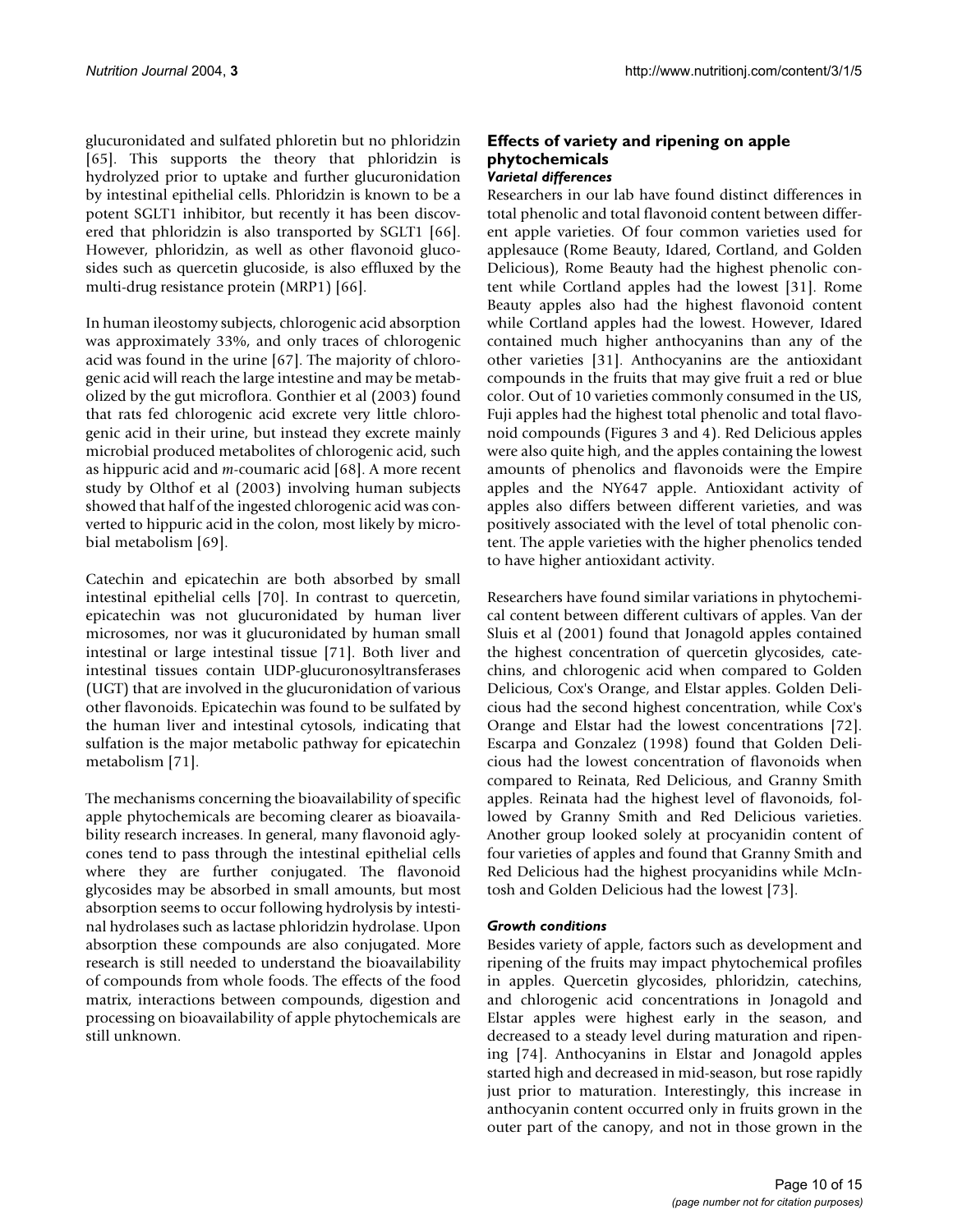<span id="page-10-0"></span>

**Figure 3** Total phenolic content of apple varieties (mean  $\pm$  SD, n = 3).

inner part of the canopy. The amounts of quercetin glycosides in both Jonagold and Elstar were also greater in fruit grown in the outer canopy [75]. Awad (2000) also found that sun exposed fruits (both Jonagold and Elstar) had greater levels of anthocyanins and quercetin glycosides when compared to the shaded fruits, giving more evidence that exposure to sunlight affects these two compounds production [76]. In general, it can be concluded that improving light exposure for apples may help increase the production of certain phytochemicals. There was no sunlight effect on phloridzin, catechin, and chlorogenic acid.

## *Plant nutrition*

The effect of different nutrients on flavonoids and chlorogenic acid in apples has also been examined. Awad (2002) found that nitrogen fertilization was associated with decreases in anthocyanins, catechins and total flavonoids, and also with decreased percentage of blush in the fruit peels. In Elstar apples, calcium fertilization was associated with an increase in anthocyanins and total flavonoids [77]. They also examined the effects of applications of different chemicals that may enhance ripening on the formation of different phytochemicals. Ethephon increased anthocyanin production, but did not increase chlorogenic acid or any of the other phytochemicals studied. Gibberellins and (s)-trans-2-amino-4-(2-aminoethoxy)-3-butenoic acid hydrochloride (ABG-3168) both decreased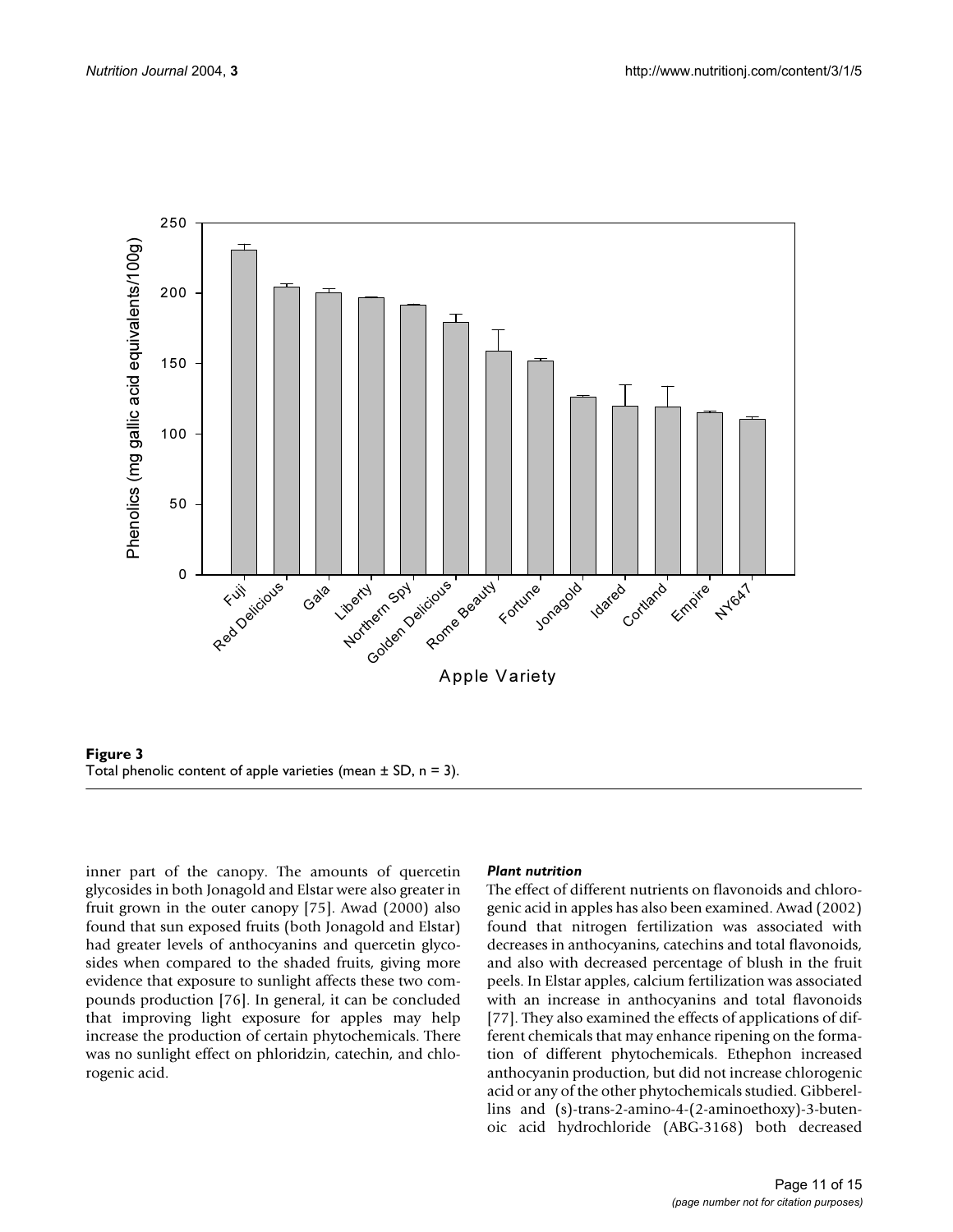<span id="page-11-0"></span>

**Figure 4** Total flavonoid content of apple varieties (mean  $\pm$  SD, n = 3).

anthocyanin production, but did not have an effect on other compounds studied. The application of other chemicals, such as alar, cycocel, seniphos, shikimic acid, plantacur-E and galactose did not have an effect on any of the phytochemicals examined [77,78].

#### **Effects of storage and processing on apple phytochemicals storage**

Apple phytochemical content is not greatly affected by storage. Quercetin glycosides, phloridzin, and anthocyanin content of Jonagold, Golden Delicious, Red Delicious, Elstar, and Cox's Orange apples were not affected by 52 weeks of storage in controlled atmospheric conditions. Chlorogenic acid and total catechins decreased slightly in Jonagold apples. Total catechin concentration

decreased slightly in Golden Delicious, but chlorogenic acid concentrations remained stable [72]. After 25 weeks of cold storage, there was no decrease in chlorogenic acid in any variety of apple, but catechin content decreased slightly in Golden Delicious, Elstar, and Cox's Orange apples. Both types of storage had no effect on antioxidant activity in any variety of apple examined. Another group looked specifically at the effects of storage on apple peel phenolics and found that storage at 0°C for 9 months had little effect on phenolic content [79]. Lattanzio et al. (2001) found that after 60 days of cold storage the concentration of total phenolics in the skin of Golden Delicious apples increased. After 100 days, the total phenolics in the skin began to decrease, but even after 200 hundred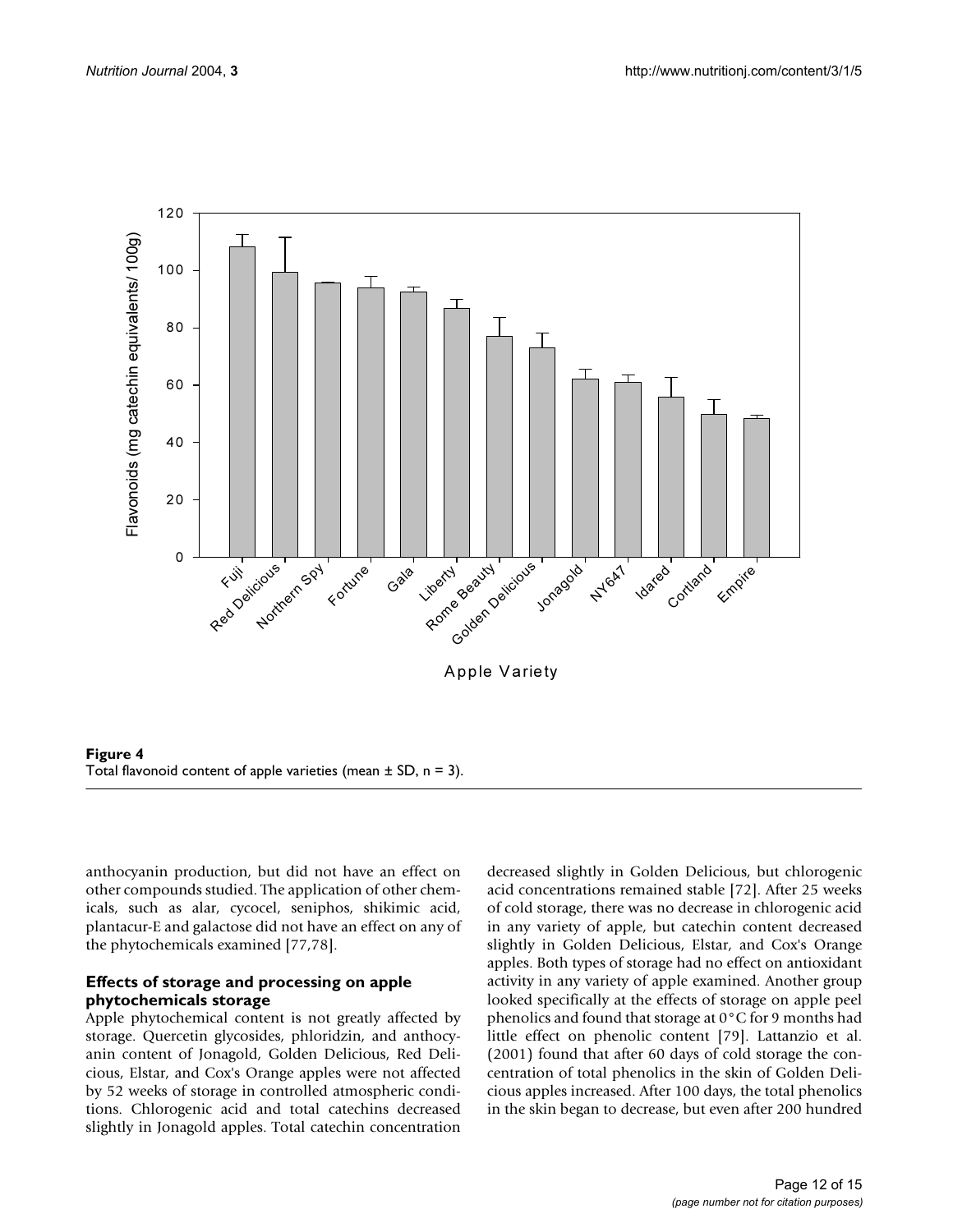days in storage, the total phenolics were similar to those at the time of harvest [80].

#### *Processing*

Processing of apples has been found to affect phytochemical content. Apple juice obtained from Jonagold apples by pulping and straight pressing had 10% of the antioxidant activity of fresh apples, while juice obtained after pulp enzyming had only 3% of antioxidant activity. After pulp enzyming, the juice contained 31% less phloridzin, 44% less chlorogenic acid, and 58% less catechin. Most of the compounds remained in the apple pomace [81]. Similarly, Guyot et al. (2003) found that 42% of total phenolics were extracted in the juice, leaving over half the total phenolics in the apple pomace. They found that hydroxycinnamic acids and dihydrochalcones showed the greatest extraction yields in the juice, 65% and 80 % respectively. Procyanidins had the lowest yield in the juice (32%) [\[82](#page-14-0)]. Apple phenolics, especially procyanidins, have been found to bind with cell wall material, which could lead to the decreased levels of polyphenols found in apple juices [83].

Apple pomace is a major waste product accumulated mainly during apple juice processing. Phloridzin, chlorogenic acid, epicatechin, and quercetin glucosides have all been isolated from apple pomace [84]. These phenolics isolated from apple pomace have been found to have high antioxidant activity suggesting that apple pomace may have dietary health benefits and commercial use [84]. Millions of pounds of waste apple peels are generated in the production of applesauce and canned apples in New York State each year. Since apple peels contain a majority of the antioxidants when compared to the flesh [85], apple peels have the potential to be a value-added ingredient in food products. Apple peels were blanched and then dried under a variety of conditions (oven dried at a range of temperatures between 40° and 80°, air dried, or freeze dried). The freeze-dried samples had the greatest total phenolic and flavonoid content, and the total phenolic and flavonoid was actually greater than in the fresh peels. The apple peel powder had strong antioxidant activity and also greatly inhibited cancer cell proliferation [85].

## **Conclusion**

In numerous epidemiological studies, apples have been associated with a decreased risk of chronic diseases such as cardiovascular disease, cancer, and asthma. *In vitro* and animal studies have demonstrated that apples have high antioxidant activity, can inhibit cancer cell proliferation, decrease lipid oxidation, and lower cholesterol, potentially explaining their role in reducing risk of chronic disease. Apples contain a wide variety of phytochemicals, many of which have been found to have strong antioxidant activity and anticancer activity. The interaction of the many apple phytochemicals warrants more study as researchers attempt to further explain the mechanism behind the apple's ability to reduce risk of chronic disease. Recent research has shown that apples do contain bioavailable phytochemicals, although more work is needed to better understand the bioavailability of phytochemicals within the apple matrix as opposed to pure phytochemicals.

Many factors affect the phytochemical profile of apples, and are important to consider as one attempts to understand and maximize the health benefits of apples. Phytochemical concentrations vary greatly between different cultivars. The level of some phytochemicals varies during maturation of the fruits in response to available light, stage of fruit development and to some types of fertilization. In general, storage of apples does not seem to greatly affect apple phytochemicals, but the processing of apples for juice results in a very significant decrease in phenolics. Processed apple peels retain their phenolic and flavonoid compounds activity and therefore may be used as a valueadded ingredient with potent antioxidant activity.

The potential health benefits of apples are numerous. Regular consumption of fruits and vegetables, including apples, as part of a healthy diet may aid in the prevention of chronic disease and maintenance of good health.

#### **References**

- 1. Doll R, Peto R: **[The causes of cancer: quantitative estimates of](http://www.ncbi.nlm.nih.gov/entrez/query.fcgi?cmd=Retrieve&db=PubMed&dopt=Abstract&list_uids=7017215) [avoidable risks of cancer in the United States today.](http://www.ncbi.nlm.nih.gov/entrez/query.fcgi?cmd=Retrieve&db=PubMed&dopt=Abstract&list_uids=7017215)** *J Natl Cancer Inst* 1981, **66:**1191-308.
- 2. Willett W: **[Diet, nutrition, and avoidable cancer.](http://www.ncbi.nlm.nih.gov/entrez/query.fcgi?cmd=Retrieve&db=PubMed&dopt=Abstract&list_uids=8741778)** *Environ Health Perspect* 1995, **103:**165-170.
- 3. Woffram S, Block M, Ader P: **[Quercetin-3-glucoside is trans](http://www.ncbi.nlm.nih.gov/entrez/query.fcgi?cmd=Retrieve&db=PubMed&dopt=Abstract&list_uids=11925453)[ported by the glucose carrier SGLT1 across the brush bor](http://www.ncbi.nlm.nih.gov/entrez/query.fcgi?cmd=Retrieve&db=PubMed&dopt=Abstract&list_uids=11925453)[der membrane of rat small intestines.](http://www.ncbi.nlm.nih.gov/entrez/query.fcgi?cmd=Retrieve&db=PubMed&dopt=Abstract&list_uids=11925453)** *J Nutr* 2002, **132:**630-635.
- 4. Finkelstein EA, Fiebelkorn IC, Wang G: **National medical spending attributable to overweight and obesity: how much, and who's paying?** *Health Aff Millwood* 2003:219-226.
- 5. Block G, Patterson B, Subar A: **[Fruit, vegetables, and cancer pre](http://www.ncbi.nlm.nih.gov/entrez/query.fcgi?cmd=Retrieve&db=PubMed&dopt=Abstract&list_uids=1408943)[vention: a review of the epidemiological evidence.](http://www.ncbi.nlm.nih.gov/entrez/query.fcgi?cmd=Retrieve&db=PubMed&dopt=Abstract&list_uids=1408943)** *Nutr Cancer* 1992, **18:**1-29.
- 6. Malin A, Qi D, Shu X, Gao Y, Friedmann J, Jin F, Zheng W: **[Intake of](http://www.ncbi.nlm.nih.gov/entrez/query.fcgi?cmd=Retrieve&db=PubMed&dopt=Abstract&list_uids=10.1002/ijc.11088) [fruits and vegetables and selected micronutrients in relation](http://www.ncbi.nlm.nih.gov/entrez/query.fcgi?cmd=Retrieve&db=PubMed&dopt=Abstract&list_uids=10.1002/ijc.11088) [to the risk of breast cancer](http://www.ncbi.nlm.nih.gov/entrez/query.fcgi?cmd=Retrieve&db=PubMed&dopt=Abstract&list_uids=10.1002/ijc.11088)[.](http://www.ncbi.nlm.nih.gov/entrez/query.fcgi?cmd=Retrieve&db=PubMed&dopt=Abstract&list_uids=12704679)** *Int J Cancer* 2003, **105:**413-418.
- 7. Joshipura K, Hu F, Manson J, Stampfer M, Rimm E, Speizer F, Colditz G, Ascherio A, Rosner B, Spiegelman D, Willett W: **[The effect of](http://www.ncbi.nlm.nih.gov/entrez/query.fcgi?cmd=Retrieve&db=PubMed&dopt=Abstract&list_uids=11412050) [fruit and vegetable intake on risk of coronary heart disease.](http://www.ncbi.nlm.nih.gov/entrez/query.fcgi?cmd=Retrieve&db=PubMed&dopt=Abstract&list_uids=11412050)** *Ann Intern Med* 2001, **134:**1106-1114.
- 8. Woods R, Walters H, Raven J, Wolfe R, Ireland P, Thien F, Abramson M: **[Food and nutrient intakes and asthma risk in young adults.](http://www.ncbi.nlm.nih.gov/entrez/query.fcgi?cmd=Retrieve&db=PubMed&dopt=Abstract&list_uids=12936923)** *Am J Clin Nutr* 2003, **78:**414-421.
- 9. Willett W: **[Balancing life-style and genomics research for dis](http://www.ncbi.nlm.nih.gov/entrez/query.fcgi?cmd=Retrieve&db=PubMed&dopt=Abstract&list_uids=10.1126/science.1071055)[ease prevention](http://www.ncbi.nlm.nih.gov/entrez/query.fcgi?cmd=Retrieve&db=PubMed&dopt=Abstract&list_uids=10.1126/science.1071055)[.](http://www.ncbi.nlm.nih.gov/entrez/query.fcgi?cmd=Retrieve&db=PubMed&dopt=Abstract&list_uids=11976443)** *Science* 2002, **296:**695-698.
- 10. Ames B, Shigenaga M, Hagen T: **[Oxidants, antioxidants, and the](http://www.ncbi.nlm.nih.gov/entrez/query.fcgi?cmd=Retrieve&db=PubMed&dopt=Abstract&list_uids=8367443) [degenerative diseases of aging.](http://www.ncbi.nlm.nih.gov/entrez/query.fcgi?cmd=Retrieve&db=PubMed&dopt=Abstract&list_uids=8367443)** *Proc Natl Acad Sci* 1993, **90:**7915-7922.
- 11. Hollman P, Katan M: **[Absorption, metabolism and health](http://www.ncbi.nlm.nih.gov/entrez/query.fcgi?cmd=Retrieve&db=PubMed&dopt=Abstract&list_uids=10.1016/S0753-3322(97)88045-6) [effects of dietary flavonoids in man](http://www.ncbi.nlm.nih.gov/entrez/query.fcgi?cmd=Retrieve&db=PubMed&dopt=Abstract&list_uids=10.1016/S0753-3322(97)88045-6)[.](http://www.ncbi.nlm.nih.gov/entrez/query.fcgi?cmd=Retrieve&db=PubMed&dopt=Abstract&list_uids=9436520)** *Biomed Pharmacother* 1997, **51:**305-310.
- 12. Liu RH: **[Health benefits of fruit and vegetables are from addi](http://www.ncbi.nlm.nih.gov/entrez/query.fcgi?cmd=Retrieve&db=PubMed&dopt=Abstract&list_uids=12936943)[tive and synergistic combinations of phytochemicals.](http://www.ncbi.nlm.nih.gov/entrez/query.fcgi?cmd=Retrieve&db=PubMed&dopt=Abstract&list_uids=12936943)** *Am J Clin Nutr* 2003, **78(3 Suppl):**517S-520S.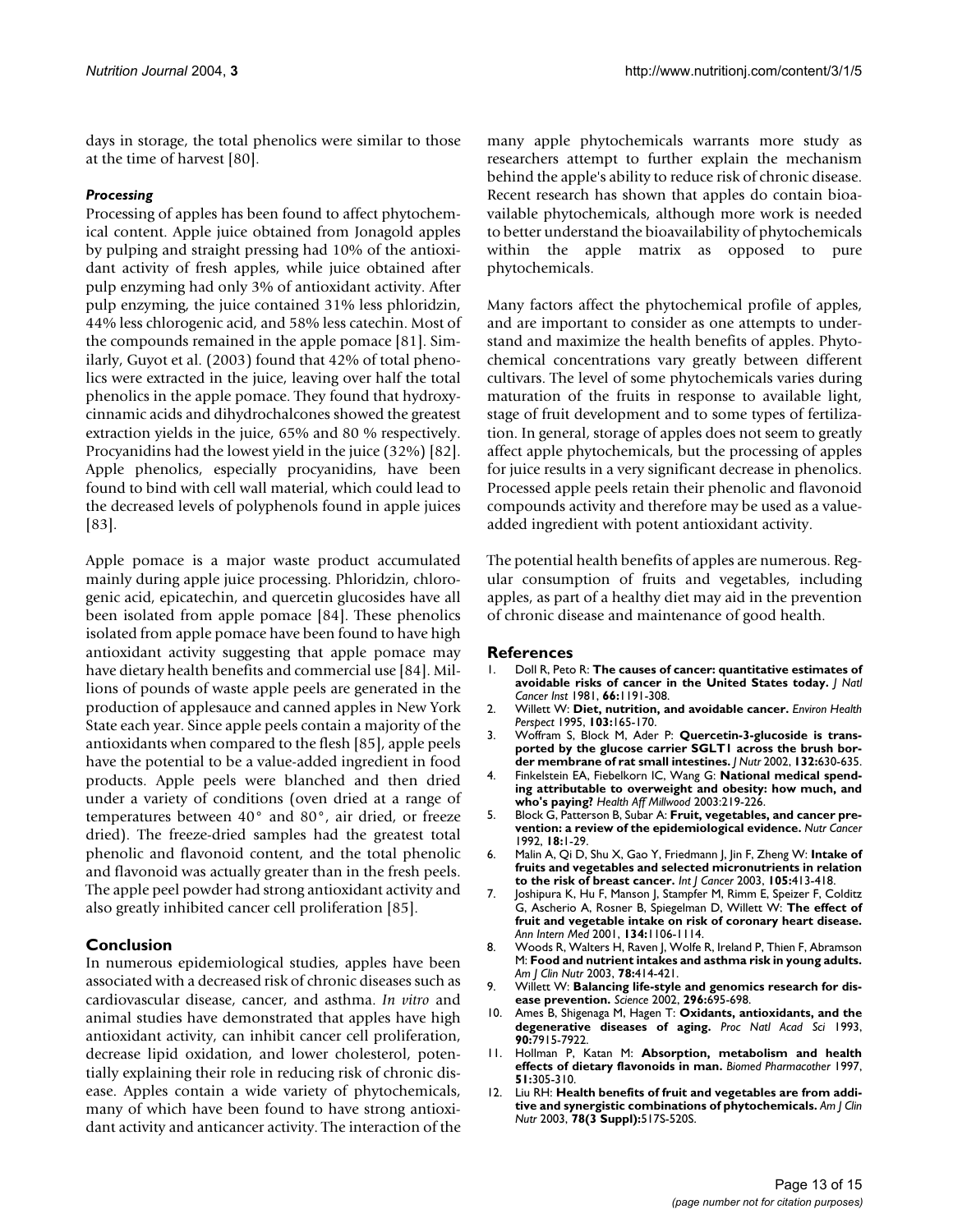- 13. Vinson J, Su X, Zubik L, Bose P: **[Phenol antioxidant quantity and](http://www.ncbi.nlm.nih.gov/entrez/query.fcgi?cmd=Retrieve&db=PubMed&dopt=Abstract&list_uids=10.1021/jf0009293) [quality in foods: fruits](http://www.ncbi.nlm.nih.gov/entrez/query.fcgi?cmd=Retrieve&db=PubMed&dopt=Abstract&list_uids=10.1021/jf0009293)[.](http://www.ncbi.nlm.nih.gov/entrez/query.fcgi?cmd=Retrieve&db=PubMed&dopt=Abstract&list_uids=11714322)** *J Agric Food Chem* 2001, **49:**5315-5321.
- 14. Hertog M, Feskens E, Hollman P, Katan M, Kromhout D: **[Dietary](http://www.ncbi.nlm.nih.gov/entrez/query.fcgi?cmd=Retrieve&db=PubMed&dopt=Abstract&list_uids=10.1016/0140-6736(93)92876-U) [antioxidant flavonols and risk of coronary heart disease: the](http://www.ncbi.nlm.nih.gov/entrez/query.fcgi?cmd=Retrieve&db=PubMed&dopt=Abstract&list_uids=10.1016/0140-6736(93)92876-U) [Zutphen Elderly Study](http://www.ncbi.nlm.nih.gov/entrez/query.fcgi?cmd=Retrieve&db=PubMed&dopt=Abstract&list_uids=10.1016/0140-6736(93)92876-U)[.](http://www.ncbi.nlm.nih.gov/entrez/query.fcgi?cmd=Retrieve&db=PubMed&dopt=Abstract&list_uids=8105262)** *Lancet* 1993, **342:**1007-1111.
- 15. Knekt P, Jarvinen R, Seppanen R, Heliovaara M, Teppo L, Pukkala E, Aromaa A: **[Dietary flavonoids and the risk of lung cancer and](http://www.ncbi.nlm.nih.gov/entrez/query.fcgi?cmd=Retrieve&db=PubMed&dopt=Abstract&list_uids=9247006) [other malignant neoplasms.](http://www.ncbi.nlm.nih.gov/entrez/query.fcgi?cmd=Retrieve&db=PubMed&dopt=Abstract&list_uids=9247006)** *Am J Epidemiol* 1997, **146:**223-230.
- 16. Knekt P, Kumpulainen J, Jarvinen R, Rissanen H, Heliovaara M, Reunanen A, Hakulinen T, Aromaa A: **[Flavonoid intake and risk of](http://www.ncbi.nlm.nih.gov/entrez/query.fcgi?cmd=Retrieve&db=PubMed&dopt=Abstract&list_uids=12198000) [chronic diseases.](http://www.ncbi.nlm.nih.gov/entrez/query.fcgi?cmd=Retrieve&db=PubMed&dopt=Abstract&list_uids=12198000)** *Am J Clin Nutr* 2002, **76:**560-568.
- 17. Sun J, Chu Y, Wu X, Liu RH: **[Antioxidant and antiproliferative](http://www.ncbi.nlm.nih.gov/entrez/query.fcgi?cmd=Retrieve&db=PubMed&dopt=Abstract&list_uids=10.1021/jf0207530) [activities of common fruits](http://www.ncbi.nlm.nih.gov/entrez/query.fcgi?cmd=Retrieve&db=PubMed&dopt=Abstract&list_uids=10.1021/jf0207530)[.](http://www.ncbi.nlm.nih.gov/entrez/query.fcgi?cmd=Retrieve&db=PubMed&dopt=Abstract&list_uids=12452674)** *J Agric Food Chem* 2002, **50:**7449-7454.
- 18. Feskanich D, Ziegler R, Michaud D, Giovannucci E, Speizer F, WIllett W, Colditz G: **[Prospective study of fruit and vegetable con](http://www.ncbi.nlm.nih.gov/entrez/query.fcgi?cmd=Retrieve&db=PubMed&dopt=Abstract&list_uids=10.1093/jnci/92.22.1812)[sumption and risk of lung cancer among men and women](http://www.ncbi.nlm.nih.gov/entrez/query.fcgi?cmd=Retrieve&db=PubMed&dopt=Abstract&list_uids=10.1093/jnci/92.22.1812)[.](http://www.ncbi.nlm.nih.gov/entrez/query.fcgi?cmd=Retrieve&db=PubMed&dopt=Abstract&list_uids=11078758)** *J Natl Cancer Inst* 2000, **92:**1812-1823.
- 19. Le Marchand L, Murphy S, Hankin J, Wilkens L, Kolonel L: **[Intake of](http://www.ncbi.nlm.nih.gov/entrez/query.fcgi?cmd=Retrieve&db=PubMed&dopt=Abstract&list_uids=10.1093/jnci/92.2.154) [flavonoids and lung cancer.](http://www.ncbi.nlm.nih.gov/entrez/query.fcgi?cmd=Retrieve&db=PubMed&dopt=Abstract&list_uids=10.1093/jnci/92.2.154)** *J Natl Canc Inst* 2000, **92:**154-160.
- 20. Hollman P, Arts I: **[Flavonols, flavones, and flavanols-nature,](http://www.ncbi.nlm.nih.gov/entrez/query.fcgi?cmd=Retrieve&db=PubMed&dopt=Abstract&list_uids=10.1002/(SICI)1097-0010(20000515)80:7<1081::AID-JSFA566>3.0.CO;2-G) [occurrence and dietary burden.](http://www.ncbi.nlm.nih.gov/entrez/query.fcgi?cmd=Retrieve&db=PubMed&dopt=Abstract&list_uids=10.1002/(SICI)1097-0010(20000515)80:7<1081::AID-JSFA566>3.0.CO;2-G)** *J Sci Food Agri* 2000, **80:**1081-1093.
- 21. Arts I, Hollman P, Mesquita H, Feskens E, Kromhout D: **[Dietary cat](http://www.ncbi.nlm.nih.gov/entrez/query.fcgi?cmd=Retrieve&db=PubMed&dopt=Abstract&list_uids=10.1002/1097-0215(200102)9999:9999<::AID-IJC1187>3.0.CO;2-8)[echins and epithelial cancer incidence: the Zutphen Elderly](http://www.ncbi.nlm.nih.gov/entrez/query.fcgi?cmd=Retrieve&db=PubMed&dopt=Abstract&list_uids=10.1002/1097-0215(200102)9999:9999<::AID-IJC1187>3.0.CO;2-8) [Study](http://www.ncbi.nlm.nih.gov/entrez/query.fcgi?cmd=Retrieve&db=PubMed&dopt=Abstract&list_uids=10.1002/1097-0215(200102)9999:9999<::AID-IJC1187>3.0.CO;2-8)[.](http://www.ncbi.nlm.nih.gov/entrez/query.fcgi?cmd=Retrieve&db=PubMed&dopt=Abstract&list_uids=11291060)** *Int J Cancer* 2001, **92:**298-302.
- 22. Hertog M, Feskens E, Hollman P, Katan M, Kromhout D: **[Dietary fla](http://www.ncbi.nlm.nih.gov/entrez/query.fcgi?cmd=Retrieve&db=PubMed&dopt=Abstract&list_uids=14502846)[vonoids and cancer risk in the Zutphen Elderly study.](http://www.ncbi.nlm.nih.gov/entrez/query.fcgi?cmd=Retrieve&db=PubMed&dopt=Abstract&list_uids=14502846)** *Nutr Cancer* 1994, **22:**175-184.
- 23. Sesso H, Gaziano JM, Liu S, Buring J: **[Flavonoid intake and risk of](http://www.ncbi.nlm.nih.gov/entrez/query.fcgi?cmd=Retrieve&db=PubMed&dopt=Abstract&list_uids=12791616) [cardiovascular disease in women.](http://www.ncbi.nlm.nih.gov/entrez/query.fcgi?cmd=Retrieve&db=PubMed&dopt=Abstract&list_uids=12791616)** *Am J Clin Nutr* 2003, **77:**1400-1408.
- 24. Knekt P, Jarvinen R, Hakkinen R, Reunanen A, Maatela J: **[Flavonoid](http://www.ncbi.nlm.nih.gov/entrez/query.fcgi?cmd=Retrieve&db=PubMed&dopt=Abstract&list_uids=8597679) [intake and coronary mortality in Finland: a cohort study.](http://www.ncbi.nlm.nih.gov/entrez/query.fcgi?cmd=Retrieve&db=PubMed&dopt=Abstract&list_uids=8597679)** *BMJ* 1996, **312:**478-481.
- 25. Knekt P, Isotupa S, Rissanen H, Heliovaara M, Jarvinen R, Hakkinen R, Aromaa A, Reunanen A: **[Quercetin intake and the incidence of](http://www.ncbi.nlm.nih.gov/entrez/query.fcgi?cmd=Retrieve&db=PubMed&dopt=Abstract&list_uids=10.1038/sj.ejcn.1600974) [cerebrovascular disease](http://www.ncbi.nlm.nih.gov/entrez/query.fcgi?cmd=Retrieve&db=PubMed&dopt=Abstract&list_uids=10.1038/sj.ejcn.1600974)[.](http://www.ncbi.nlm.nih.gov/entrez/query.fcgi?cmd=Retrieve&db=PubMed&dopt=Abstract&list_uids=10822289)** *Eur J Clin Nutr* 2000, **54:**415-417.
- 26. Arts I, D. J, Harnack L, Gross M, Folsom A: **[Dietary catechins in](http://www.ncbi.nlm.nih.gov/entrez/query.fcgi?cmd=Retrieve&db=PubMed&dopt=Abstract&list_uids=10.1097/00001648-200111000-00015) [relation to coronary heart disease among postmenopausal](http://www.ncbi.nlm.nih.gov/entrez/query.fcgi?cmd=Retrieve&db=PubMed&dopt=Abstract&list_uids=10.1097/00001648-200111000-00015) [women](http://www.ncbi.nlm.nih.gov/entrez/query.fcgi?cmd=Retrieve&db=PubMed&dopt=Abstract&list_uids=10.1097/00001648-200111000-00015)[.](http://www.ncbi.nlm.nih.gov/entrez/query.fcgi?cmd=Retrieve&db=PubMed&dopt=Abstract&list_uids=11679795)** *Epidemiology* 2001, **12:**668-675.
- 27. Shaheen S, Sterne J, Thompson R, Songhurst C, Margetts B, Buerney P: **[Dietary antioxidants and asthma in adults- population](http://www.ncbi.nlm.nih.gov/entrez/query.fcgi?cmd=Retrieve&db=PubMed&dopt=Abstract&list_uids=11734430) [based case-control study.](http://www.ncbi.nlm.nih.gov/entrez/query.fcgi?cmd=Retrieve&db=PubMed&dopt=Abstract&list_uids=11734430)** *Am J Respir Crit Care Med* 2001, **164:**1823-1828.
- 28. Tabak C, Arts I, Smit H, Heederik D, Kromhout D: **[Chronic](http://www.ncbi.nlm.nih.gov/entrez/query.fcgi?cmd=Retrieve&db=PubMed&dopt=Abstract&list_uids=11435239) [obstructive pulmonary disease and intake of catechins, fla](http://www.ncbi.nlm.nih.gov/entrez/query.fcgi?cmd=Retrieve&db=PubMed&dopt=Abstract&list_uids=11435239)[vonols, and flavones.](http://www.ncbi.nlm.nih.gov/entrez/query.fcgi?cmd=Retrieve&db=PubMed&dopt=Abstract&list_uids=11435239)** *Am J Respir Crit Care Med* 2001, **164:**61-64.
- 29. Butland B, Fehily A, Elwood P: **[Diet, lung function, and lung](http://www.ncbi.nlm.nih.gov/entrez/query.fcgi?cmd=Retrieve&db=PubMed&dopt=Abstract&list_uids=10.1136/thorax.55.2.102) [decline in a cohort of 2512 middle aged men](http://www.ncbi.nlm.nih.gov/entrez/query.fcgi?cmd=Retrieve&db=PubMed&dopt=Abstract&list_uids=10.1136/thorax.55.2.102)[.](http://www.ncbi.nlm.nih.gov/entrez/query.fcgi?cmd=Retrieve&db=PubMed&dopt=Abstract&list_uids=10639525)** *Thorax* 2000, **55:**102-108.
- 30. de Oliviera M, Sichieri R, Moura A: **[Weight loss associated with a](http://www.ncbi.nlm.nih.gov/entrez/query.fcgi?cmd=Retrieve&db=PubMed&dopt=Abstract&list_uids=10.1016/S0899-9007(02)00850-X) [daily intake of three apples or three pears among over](http://www.ncbi.nlm.nih.gov/entrez/query.fcgi?cmd=Retrieve&db=PubMed&dopt=Abstract&list_uids=10.1016/S0899-9007(02)00850-X)[weight women.](http://www.ncbi.nlm.nih.gov/entrez/query.fcgi?cmd=Retrieve&db=PubMed&dopt=Abstract&list_uids=10.1016/S0899-9007(02)00850-X)** *Nutr* 2003, **19:**253-256.
- 31. Wolfe K, Wu X, Liu RH: **[Antioxidant activity of apple peels](http://www.ncbi.nlm.nih.gov/entrez/query.fcgi?cmd=Retrieve&db=PubMed&dopt=Abstract&list_uids=10.1021/jf020782a)[.](http://www.ncbi.nlm.nih.gov/entrez/query.fcgi?cmd=Retrieve&db=PubMed&dopt=Abstract&list_uids=12537430)** *J Agric Food Chem* 2003, **51:**609-614.
- 32. Eberhardt M, Lee C, Liu RH: **[Antioxidant activity of fresh apples.](http://www.ncbi.nlm.nih.gov/entrez/query.fcgi?cmd=Retrieve&db=PubMed&dopt=Abstract&list_uids=10879522)** *Nature* 2000, **405:**903-904.
- 33. Liu RH, Eberhardt M, Lee C: **Antioxidant and antiproliferative activities of selected New York apple cultivars.** *New York Fruit Quarterly* 2001, **9:**15-17.
- 34. Lapidot T, Walker M, Kanner J: **[Can apple antioxidants inhibit](http://www.ncbi.nlm.nih.gov/entrez/query.fcgi?cmd=Retrieve&db=PubMed&dopt=Abstract&list_uids=10.1021/jf011522g) [tumor cell proliferation? generation of H2O2 during interac](http://www.ncbi.nlm.nih.gov/entrez/query.fcgi?cmd=Retrieve&db=PubMed&dopt=Abstract&list_uids=10.1021/jf011522g)[tion of phenolic compounds with cell culture media](http://www.ncbi.nlm.nih.gov/entrez/query.fcgi?cmd=Retrieve&db=PubMed&dopt=Abstract&list_uids=10.1021/jf011522g)[.](http://www.ncbi.nlm.nih.gov/entrez/query.fcgi?cmd=Retrieve&db=PubMed&dopt=Abstract&list_uids=12009979)** *J Agric Food Chem* 2002, **50:**3156-3160.
- 35. Liu RH, Sun J: **[Antiproliferative activity of apples is not due to](http://www.ncbi.nlm.nih.gov/entrez/query.fcgi?cmd=Retrieve&db=PubMed&dopt=Abstract&list_uids=10.1021/jf026162r) [phenolic-induced hydrogen peroxide formation](http://www.ncbi.nlm.nih.gov/entrez/query.fcgi?cmd=Retrieve&db=PubMed&dopt=Abstract&list_uids=10.1021/jf026162r)[.](http://www.ncbi.nlm.nih.gov/entrez/query.fcgi?cmd=Retrieve&db=PubMed&dopt=Abstract&list_uids=12617611)** *J Agric Food Chem* 2003, **51:**1718-1723.
- 36. Mayer B, Schumacher M, Branstatter H, Wagner F, Hermetter A: **[High-throughput flourescence screening of antioxidative](http://www.ncbi.nlm.nih.gov/entrez/query.fcgi?cmd=Retrieve&db=PubMed&dopt=Abstract&list_uids=10.1006/abio.2001.5333) [capacity in human serum](http://www.ncbi.nlm.nih.gov/entrez/query.fcgi?cmd=Retrieve&db=PubMed&dopt=Abstract&list_uids=10.1006/abio.2001.5333)[.](http://www.ncbi.nlm.nih.gov/entrez/query.fcgi?cmd=Retrieve&db=PubMed&dopt=Abstract&list_uids=11673881)** *Analyt Biochem* 2001, **297:**144-153.
- 37. Pearson D, Tan C, German B, Davis P, Gershwin M: **[Apple juice](http://www.ncbi.nlm.nih.gov/entrez/query.fcgi?cmd=Retrieve&db=PubMed&dopt=Abstract&list_uids=10.1016/S0024-3205(99)00137-X) [inhibits low density lipoprotein oxidation.](http://www.ncbi.nlm.nih.gov/entrez/query.fcgi?cmd=Retrieve&db=PubMed&dopt=Abstract&list_uids=10.1016/S0024-3205(99)00137-X)** *Life Sci* 1999, **64:**1919-1920.
- 38. Breinholt V, Nielson S, Knuthsen P, Lauridsen S, Daneshvar B, Sorensen A: **[Effects of commonly consumed fruit juices and](http://www.ncbi.nlm.nih.gov/entrez/query.fcgi?cmd=Retrieve&db=PubMed&dopt=Abstract&list_uids=10.1207/S15327914NC4501_6)**

**[carbohydrates on redox status and anticancer biomarkers in](http://www.ncbi.nlm.nih.gov/entrez/query.fcgi?cmd=Retrieve&db=PubMed&dopt=Abstract&list_uids=10.1207/S15327914NC4501_6) [female rats](http://www.ncbi.nlm.nih.gov/entrez/query.fcgi?cmd=Retrieve&db=PubMed&dopt=Abstract&list_uids=10.1207/S15327914NC4501_6)[.](http://www.ncbi.nlm.nih.gov/entrez/query.fcgi?cmd=Retrieve&db=PubMed&dopt=Abstract&list_uids=12791504)** *Nutr Cancer* 2003, **45:**46-52.

- 39. Young J, Nielson S, Haraldsdottir J, Daneshvar B, Lauridsen S, Knuthsen P, Crozier A, Sandstrom B, Dragsted L: **[Effect of fruit juice](http://www.ncbi.nlm.nih.gov/entrez/query.fcgi?cmd=Retrieve&db=PubMed&dopt=Abstract&list_uids=9925128) [intake on urinary quercetin excretion and biomarkers of](http://www.ncbi.nlm.nih.gov/entrez/query.fcgi?cmd=Retrieve&db=PubMed&dopt=Abstract&list_uids=9925128) [antioxidative status.](http://www.ncbi.nlm.nih.gov/entrez/query.fcgi?cmd=Retrieve&db=PubMed&dopt=Abstract&list_uids=9925128)** *Am J Clin Nutr* 1999, **69:**87-94.
- Aprikian O, Levrat-Verny M, Besson C, Busserolles J, Remesy C, Demigne C: **[Apple favourably affects parameters of choles](http://www.ncbi.nlm.nih.gov/entrez/query.fcgi?cmd=Retrieve&db=PubMed&dopt=Abstract&list_uids=10.1016/S0308-8146(01)00235-7)[terol metabolism and of anti-oxidative protection in choles](http://www.ncbi.nlm.nih.gov/entrez/query.fcgi?cmd=Retrieve&db=PubMed&dopt=Abstract&list_uids=10.1016/S0308-8146(01)00235-7)[terol fed rats.](http://www.ncbi.nlm.nih.gov/entrez/query.fcgi?cmd=Retrieve&db=PubMed&dopt=Abstract&list_uids=10.1016/S0308-8146(01)00235-7)** *Food Chem* 2001, **75:**445-452.
- 41. Leontowicz H, Gorinstein S, Lojek A, Leontowicz M, Ciz M, Soliva-Fortuny R, Park Y, Jung S, Trakhtenberg S, Martin-Belloso O: **[Com](http://www.ncbi.nlm.nih.gov/entrez/query.fcgi?cmd=Retrieve&db=PubMed&dopt=Abstract&list_uids=10.1016/S0955-2863(02)00206-1)[parative content of some bioactive compounds in apples,](http://www.ncbi.nlm.nih.gov/entrez/query.fcgi?cmd=Retrieve&db=PubMed&dopt=Abstract&list_uids=10.1016/S0955-2863(02)00206-1) peaches, and pears and their influence on lipids and antioxi[dant capacity in rats](http://www.ncbi.nlm.nih.gov/entrez/query.fcgi?cmd=Retrieve&db=PubMed&dopt=Abstract&list_uids=10.1016/S0955-2863(02)00206-1)[.](http://www.ncbi.nlm.nih.gov/entrez/query.fcgi?cmd=Retrieve&db=PubMed&dopt=Abstract&list_uids=12550072)** *J Nutr Biochem* 2002, **13:**603-610.
- 42. Aprikian O, Busserolles J, Manach C, Mazur A, Morand C, Davicco M, Besson C, Rayssiguier Y, Remesy C, Demigne C: **[Lyophilized apple](http://www.ncbi.nlm.nih.gov/entrez/query.fcgi?cmd=Retrieve&db=PubMed&dopt=Abstract&list_uids=12097678) [counteracts the development of hypercholesterolemia, oxi](http://www.ncbi.nlm.nih.gov/entrez/query.fcgi?cmd=Retrieve&db=PubMed&dopt=Abstract&list_uids=12097678)[dative stress, and renal dysfunction in obese Zucker rats.](http://www.ncbi.nlm.nih.gov/entrez/query.fcgi?cmd=Retrieve&db=PubMed&dopt=Abstract&list_uids=12097678)** *J Nutr* 2002, **132:**1969-1976.
- 43. Leontowicz M, Gorinstein S, Bartnikowska E, Leontowicz H, Kulasek G, Trakhtenberg S: **[Sugar beet pulp and apple pomace dietary](http://www.ncbi.nlm.nih.gov/entrez/query.fcgi?cmd=Retrieve&db=PubMed&dopt=Abstract&list_uids=10.1016/S0308-8146(00)00207-7) [fibers improve lipid metabolism in rats fed cholesterol.](http://www.ncbi.nlm.nih.gov/entrez/query.fcgi?cmd=Retrieve&db=PubMed&dopt=Abstract&list_uids=10.1016/S0308-8146(00)00207-7)** *Food Chem* 2001, **72:**73-78.
- 44. Aprikian O, Duclos V, Guyot S, Besson C, Manach C, Bernalier A, Morand C, Remesy C, Demigne C: **[Apple pectin and a polyphenol](http://www.ncbi.nlm.nih.gov/entrez/query.fcgi?cmd=Retrieve&db=PubMed&dopt=Abstract&list_uids=12771330) [rich apple concentrate are more effective together than sep](http://www.ncbi.nlm.nih.gov/entrez/query.fcgi?cmd=Retrieve&db=PubMed&dopt=Abstract&list_uids=12771330)[arately on cecal fermentations and plasma lipids inrats.](http://www.ncbi.nlm.nih.gov/entrez/query.fcgi?cmd=Retrieve&db=PubMed&dopt=Abstract&list_uids=12771330)** *J Nutr* 2003, **133:**1860-1865.
- 45. Saito T, Miyake M, Toba M, Okamatsu H, Shimizu S, Noda M: **[Inhibi](http://www.ncbi.nlm.nih.gov/entrez/query.fcgi?cmd=Retrieve&db=PubMed&dopt=Abstract&list_uids=12061627)[tion by apple polyphenols of ADP-ribotransferase activity of](http://www.ncbi.nlm.nih.gov/entrez/query.fcgi?cmd=Retrieve&db=PubMed&dopt=Abstract&list_uids=12061627) cholera toxin and toxin-induced fluid accumulation in mice.** *Microbiol Immunol* 2002, **46:**249-55.
- 46. Lee K, Kim Y, Kim D, Lee H, Lee C: **[Major phenolics in apple and](http://www.ncbi.nlm.nih.gov/entrez/query.fcgi?cmd=Retrieve&db=PubMed&dopt=Abstract&list_uids=10.1021/jf034475w) [their contribution to the total antioxidant capacity](http://www.ncbi.nlm.nih.gov/entrez/query.fcgi?cmd=Retrieve&db=PubMed&dopt=Abstract&list_uids=10.1021/jf034475w)[.](http://www.ncbi.nlm.nih.gov/entrez/query.fcgi?cmd=Retrieve&db=PubMed&dopt=Abstract&list_uids=14558772)** *J Agric Food Chem* 2003, **51:**6516-6520.
- 47. Escarpa A, Gonzalez M: **[High-performance liquid chromatogra](http://www.ncbi.nlm.nih.gov/entrez/query.fcgi?cmd=Retrieve&db=PubMed&dopt=Abstract&list_uids=10.1016/S0021-9673(98)00294-5)phy with diode-array detection for the performance of [phenolic compounds in peel and pulp from different apple](http://www.ncbi.nlm.nih.gov/entrez/query.fcgi?cmd=Retrieve&db=PubMed&dopt=Abstract&list_uids=10.1016/S0021-9673(98)00294-5) [varieties.](http://www.ncbi.nlm.nih.gov/entrez/query.fcgi?cmd=Retrieve&db=PubMed&dopt=Abstract&list_uids=10.1016/S0021-9673(98)00294-5)** *J Chromat A* 1998, **823:**331-337.
- Leontowicz M, Gorinstein S, Leontowicz H, Krezeminski R, Lojek A, Katrich E, Ciz M, Martin-Belloso O, Soliva-Fortuny R, Haruenkit R, Trakhtenberg S: **[Apple and pear peel and pulp and their influ](http://www.ncbi.nlm.nih.gov/entrez/query.fcgi?cmd=Retrieve&db=PubMed&dopt=Abstract&list_uids=10.1021/jf030137j)[ences on plasma lipids and antioxidant potential in rats fed](http://www.ncbi.nlm.nih.gov/entrez/query.fcgi?cmd=Retrieve&db=PubMed&dopt=Abstract&list_uids=10.1021/jf030137j) [cholesterol-containing diets](http://www.ncbi.nlm.nih.gov/entrez/query.fcgi?cmd=Retrieve&db=PubMed&dopt=Abstract&list_uids=10.1021/jf030137j)[.](http://www.ncbi.nlm.nih.gov/entrez/query.fcgi?cmd=Retrieve&db=PubMed&dopt=Abstract&list_uids=12952433)** *J Agric Food Chem* 2003, **51:**5780-5785.
- 49. da SIlva Porto P, Laranjinha J, de Freitas V: **[Antioxidant protection](http://www.ncbi.nlm.nih.gov/entrez/query.fcgi?cmd=Retrieve&db=PubMed&dopt=Abstract&list_uids=10.1016/S0006-2952(03)00458-1) [of low density lipoprotein by procyanidins: structure/activity](http://www.ncbi.nlm.nih.gov/entrez/query.fcgi?cmd=Retrieve&db=PubMed&dopt=Abstract&list_uids=10.1016/S0006-2952(03)00458-1) [relationships](http://www.ncbi.nlm.nih.gov/entrez/query.fcgi?cmd=Retrieve&db=PubMed&dopt=Abstract&list_uids=10.1016/S0006-2952(03)00458-1)[.](http://www.ncbi.nlm.nih.gov/entrez/query.fcgi?cmd=Retrieve&db=PubMed&dopt=Abstract&list_uids=12963481)** *Biochem Pharmacol* 2003, **66:**947-954.
- 50. Ebeler SE, Brenneman CA, Kim GS, Jewell WT, Webb MR, Chacon-Rodriguez L, MacDonaold EA, Cramer AC, Levi A, Ebeler JD, Islas-Trejo A, Kraus A, Hinrichs SH, Clifford AJ: **[Dietary catechin delays](http://www.ncbi.nlm.nih.gov/entrez/query.fcgi?cmd=Retrieve&db=PubMed&dopt=Abstract&list_uids=12324302) [tumor onset in a transgenic mouse model.](http://www.ncbi.nlm.nih.gov/entrez/query.fcgi?cmd=Retrieve&db=PubMed&dopt=Abstract&list_uids=12324302)** *AM J Clin Nutr* 2002, **76:**865-872.
- 51. Weyant M, Carothers A, Dannenberg A, Bertagnolli M: **[Catechin](http://www.ncbi.nlm.nih.gov/entrez/query.fcgi?cmd=Retrieve&db=PubMed&dopt=Abstract&list_uids=11196148) [inhibits intestinal tumor formation and suppresses focal](http://www.ncbi.nlm.nih.gov/entrez/query.fcgi?cmd=Retrieve&db=PubMed&dopt=Abstract&list_uids=11196148) [adhesion kinase activation in the min/+ mouse.](http://www.ncbi.nlm.nih.gov/entrez/query.fcgi?cmd=Retrieve&db=PubMed&dopt=Abstract&list_uids=11196148)** *Cancer Res* 2001, **61:**118-125.
- 52. Sawa T, Nakao M, Akaike T, Ono K, Maeda H: **[Alkylperoxyl radical](http://www.ncbi.nlm.nih.gov/entrez/query.fcgi?cmd=Retrieve&db=PubMed&dopt=Abstract&list_uids=10.1021/jf980765e) [scavenging activity of various flavonoids and other phenolic](http://www.ncbi.nlm.nih.gov/entrez/query.fcgi?cmd=Retrieve&db=PubMed&dopt=Abstract&list_uids=10.1021/jf980765e) compounds: implications for the anti-tumor promoter effect [of vegetables](http://www.ncbi.nlm.nih.gov/entrez/query.fcgi?cmd=Retrieve&db=PubMed&dopt=Abstract&list_uids=10.1021/jf980765e)[.](http://www.ncbi.nlm.nih.gov/entrez/query.fcgi?cmd=Retrieve&db=PubMed&dopt=Abstract&list_uids=10563906)** *J Agric Food Chem* 1999, **47:**397-402.
- Kasai H, Fukada S, Yamaizumi Z, Sugie S, Mori H: [Action of chloro](http://www.ncbi.nlm.nih.gov/entrez/query.fcgi?cmd=Retrieve&db=PubMed&dopt=Abstract&list_uids=10.1016/S0278-6915(00)00014-4)**[genic acid in vegetables and fruits as an inhibitor of 8-hydrox](http://www.ncbi.nlm.nih.gov/entrez/query.fcgi?cmd=Retrieve&db=PubMed&dopt=Abstract&list_uids=10.1016/S0278-6915(00)00014-4)ydeoxyguanosine formation in vitro and in a rat [carcinogenesis model](http://www.ncbi.nlm.nih.gov/entrez/query.fcgi?cmd=Retrieve&db=PubMed&dopt=Abstract&list_uids=10.1016/S0278-6915(00)00014-4)[.](http://www.ncbi.nlm.nih.gov/entrez/query.fcgi?cmd=Retrieve&db=PubMed&dopt=Abstract&list_uids=10762733)** *Food Chem Toxicol* 2000, **38:**467-471.
- 54. Lamson D, Brignall M: **[Antioxidants and Cancer III: Quercetin.](http://www.ncbi.nlm.nih.gov/entrez/query.fcgi?cmd=Retrieve&db=PubMed&dopt=Abstract&list_uids=10869101)** *Altern Med Rev* 2000, **5:**196-209.
- 55. Peng I, Kuo S: **[Flavonoid structure affects inhibition of lipid](http://www.ncbi.nlm.nih.gov/entrez/query.fcgi?cmd=Retrieve&db=PubMed&dopt=Abstract&list_uids=12840176) [peroxidation in caco-2 intestinal cells at physiological](http://www.ncbi.nlm.nih.gov/entrez/query.fcgi?cmd=Retrieve&db=PubMed&dopt=Abstract&list_uids=12840176) [conditions.](http://www.ncbi.nlm.nih.gov/entrez/query.fcgi?cmd=Retrieve&db=PubMed&dopt=Abstract&list_uids=12840176)** *J Nutr* 2003:2184-2187.
- 56. Molina M, Sanchez-Reus I, Iglesias I, Benedi J: **[Quercetin, a flavo](http://www.ncbi.nlm.nih.gov/entrez/query.fcgi?cmd=Retrieve&db=PubMed&dopt=Abstract&list_uids=10.1248/bpb.26.1398)[noid antioxidant, prevents and protects against ethanol](http://www.ncbi.nlm.nih.gov/entrez/query.fcgi?cmd=Retrieve&db=PubMed&dopt=Abstract&list_uids=10.1248/bpb.26.1398)[induced oxidative stress in mouse liver](http://www.ncbi.nlm.nih.gov/entrez/query.fcgi?cmd=Retrieve&db=PubMed&dopt=Abstract&list_uids=10.1248/bpb.26.1398)[.](http://www.ncbi.nlm.nih.gov/entrez/query.fcgi?cmd=Retrieve&db=PubMed&dopt=Abstract&list_uids=14519943)** *Biol Pharm Bull* 2003, **26:**1398-1402.